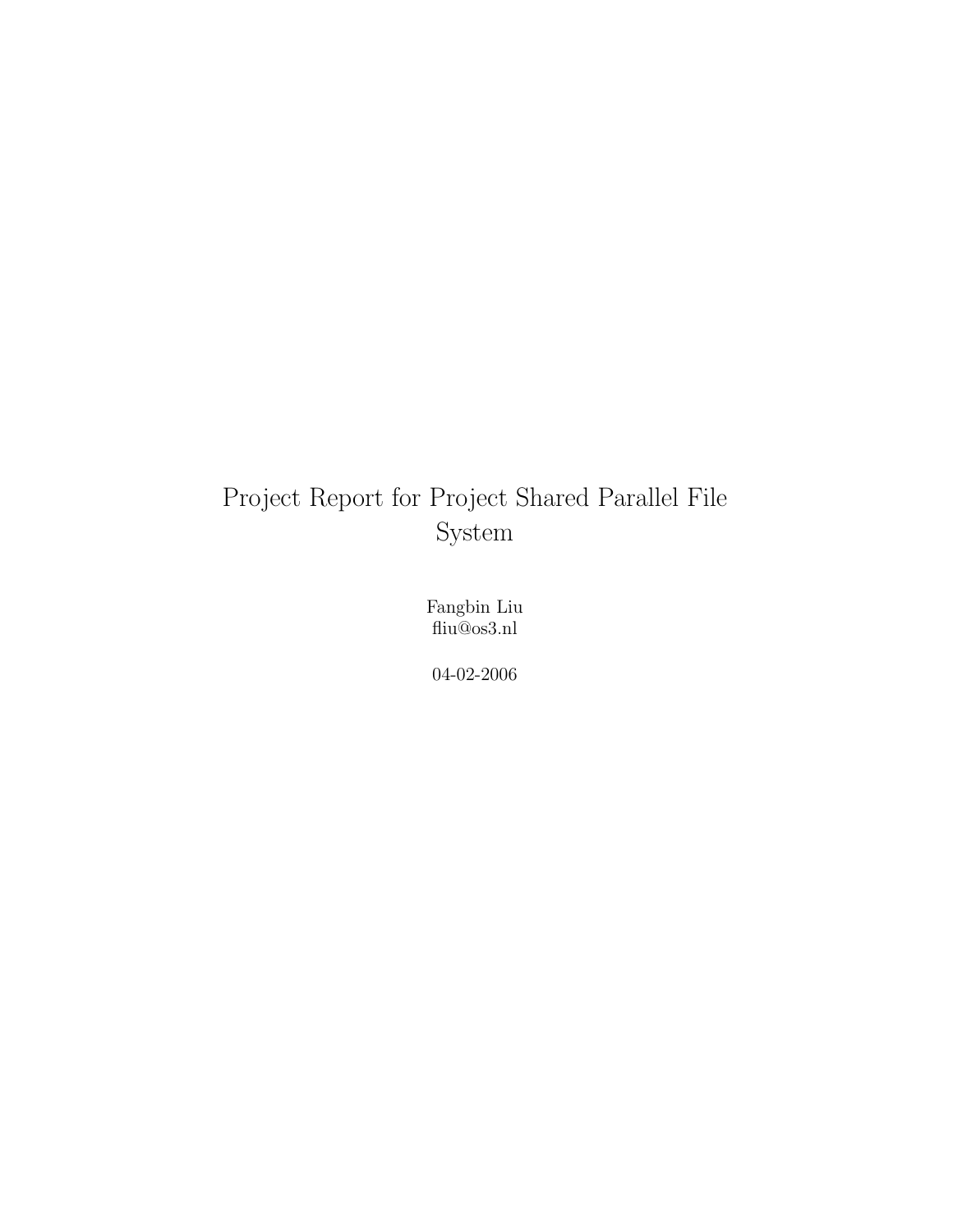#### Abstract

In recent years, shared parallel file system has been a new hot area for the high throughput computing. Many systems have been developed for this purpose, which include PVFS2 and GFS. These systems were being studied in my project.

In this project, the concept of such a shared parallel file system has been built up by installing it on four nodes of the LISA cluster at SARA (Stichting Academische Rekeningcentrum Amsterdam). After the Installation of PVFS2 and GFS, a number of experiments have been organized to compare the performance of two file systems. The results are discussed in the experiment section of this report.

The installation of PVFS2 and GFS as well as how to configure such file systems on the LISA cluster nodes are also described in this report.

In this report, the following aspects have been included:

- 1. Background information about shared parallel file system.
- 2. The PVFS2 files system.
- 3. The GFS file system.
- 4. The comparison of two file systems.
- 5. What problems could be encountered when exploring the possibility of the maximum performance of two systems.
- 6. At the end, the conclusion of this project comparing two file systems and the recommendation for the usage by SARA.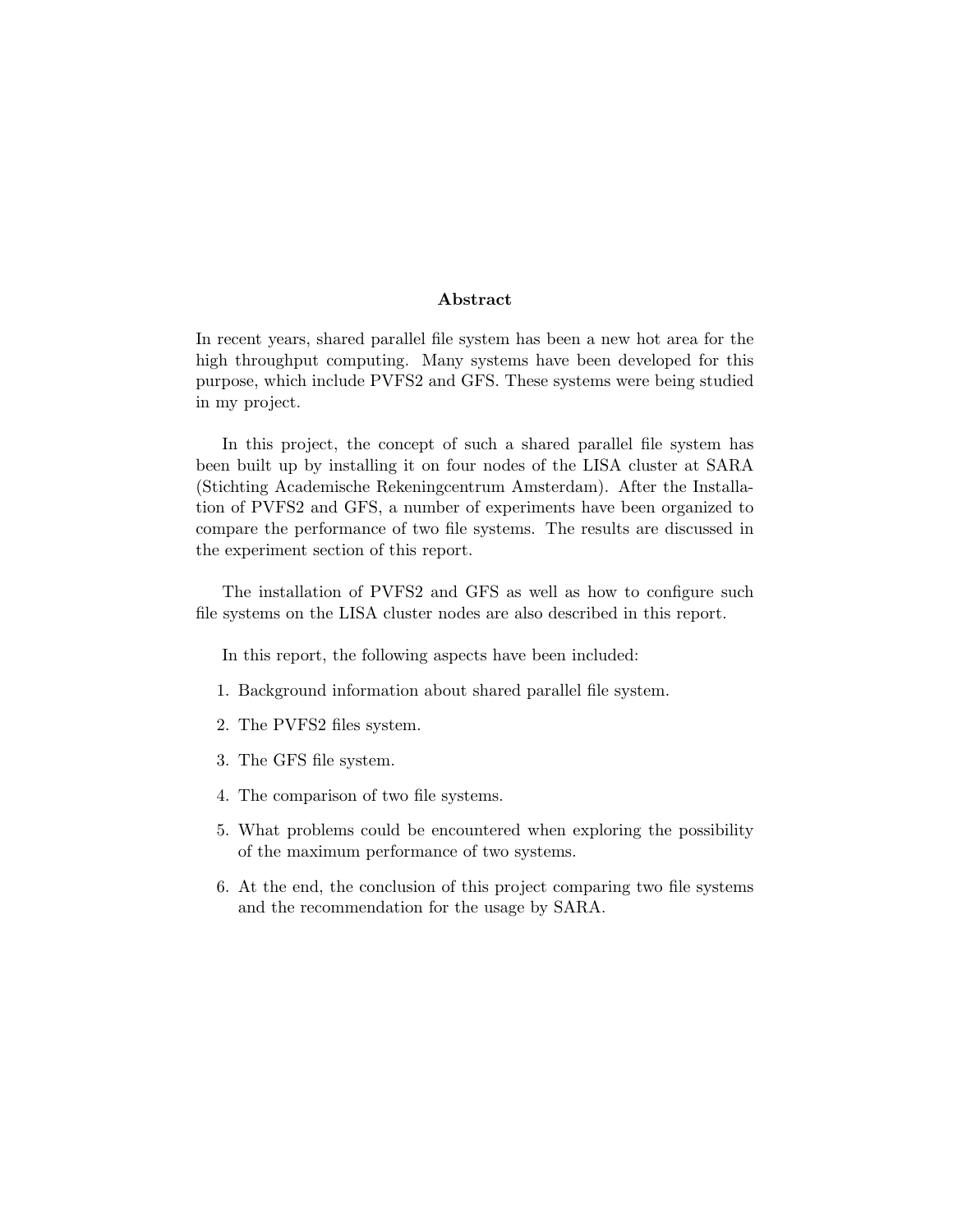# **Contents**

| 1        | Background information on Parallel File System                                                   | 3              |
|----------|--------------------------------------------------------------------------------------------------|----------------|
| $\bf{2}$ | PVFS2 File System                                                                                | $\overline{5}$ |
|          | Introduction of PVFS2 File System<br>2.1                                                         | $\overline{5}$ |
|          | 2.2<br>Features of PVFS2 File System $\hfill\ldots\ldots\ldots\ldots\ldots\ldots\ldots\ldots$    | $\overline{7}$ |
|          | Deployment of PVFS2 File system $\;\ldots\; \ldots\; \ldots\; \ldots\; \ldots\; \ldots\;$<br>2.3 | $\overline{7}$ |
| 3        | <b>GFS</b> File System                                                                           | 9              |
|          | Introduction of GFS File System<br>3.1                                                           | 9              |
|          | Deployment of GFS File system<br>$3.2\,$                                                         | 10             |
| 4        | Comparison between PVFS2 and GFS                                                                 | 13             |
|          | 4.1                                                                                              | 13             |
|          | 4.2                                                                                              | 14             |
|          | 4.2.1                                                                                            | 15             |
|          | 4.2.2                                                                                            | 15             |
|          | 4.2.3                                                                                            | 15             |
|          | 4.2.4                                                                                            | 16             |
| 5        | Future work and conclusions                                                                      | 21             |
|          | 5.1                                                                                              | 21             |
|          | 5.1.1                                                                                            | 21             |
|          |                                                                                                  | 22             |
|          | 5.2                                                                                              | 22             |
|          | A Installation of PVFS2 and GFS file system on the local                                         |                |
|          | server                                                                                           | 24             |
|          |                                                                                                  | 24             |
|          | A.2                                                                                              | 27             |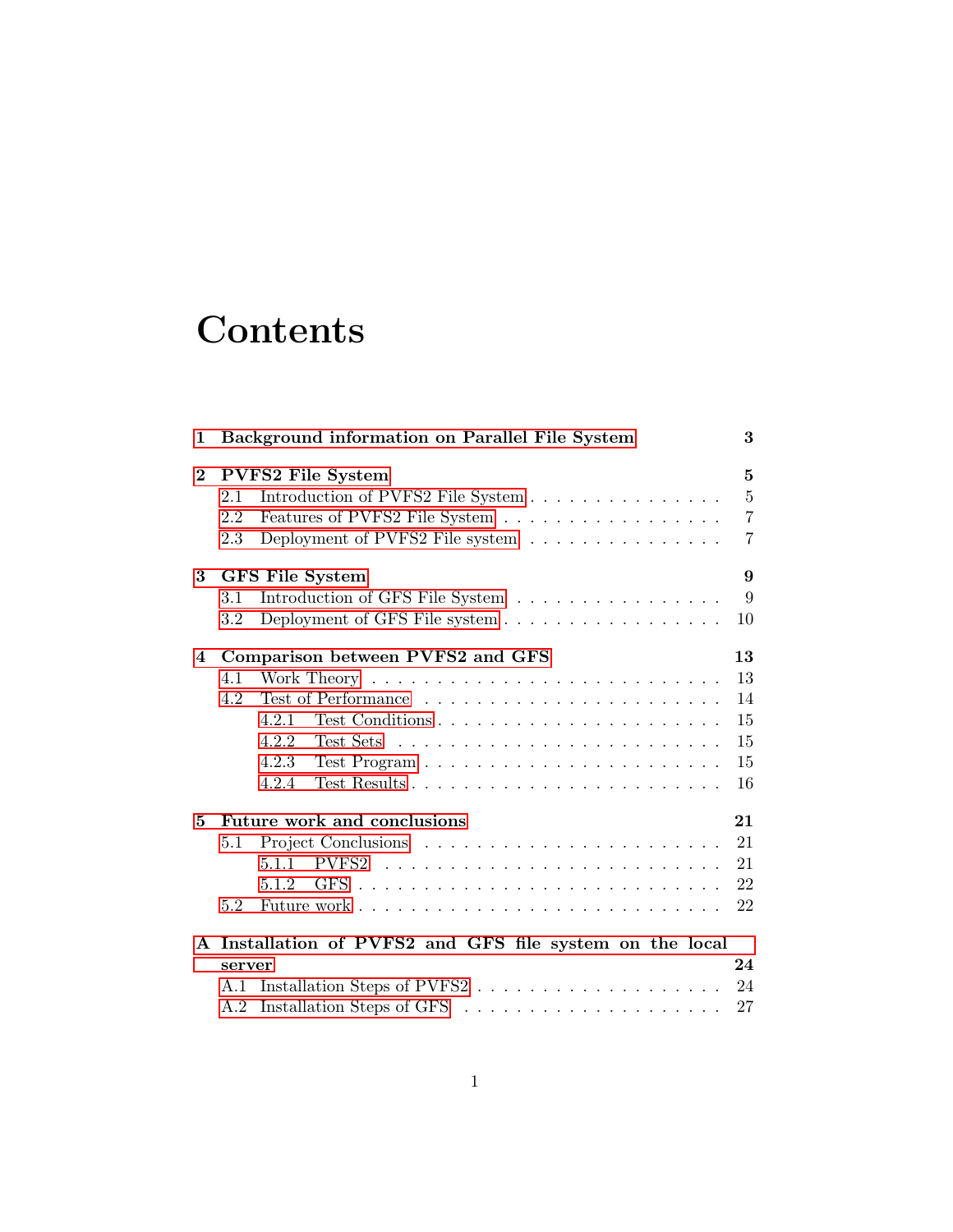[B Experiment result presentation](#page-32-0) 31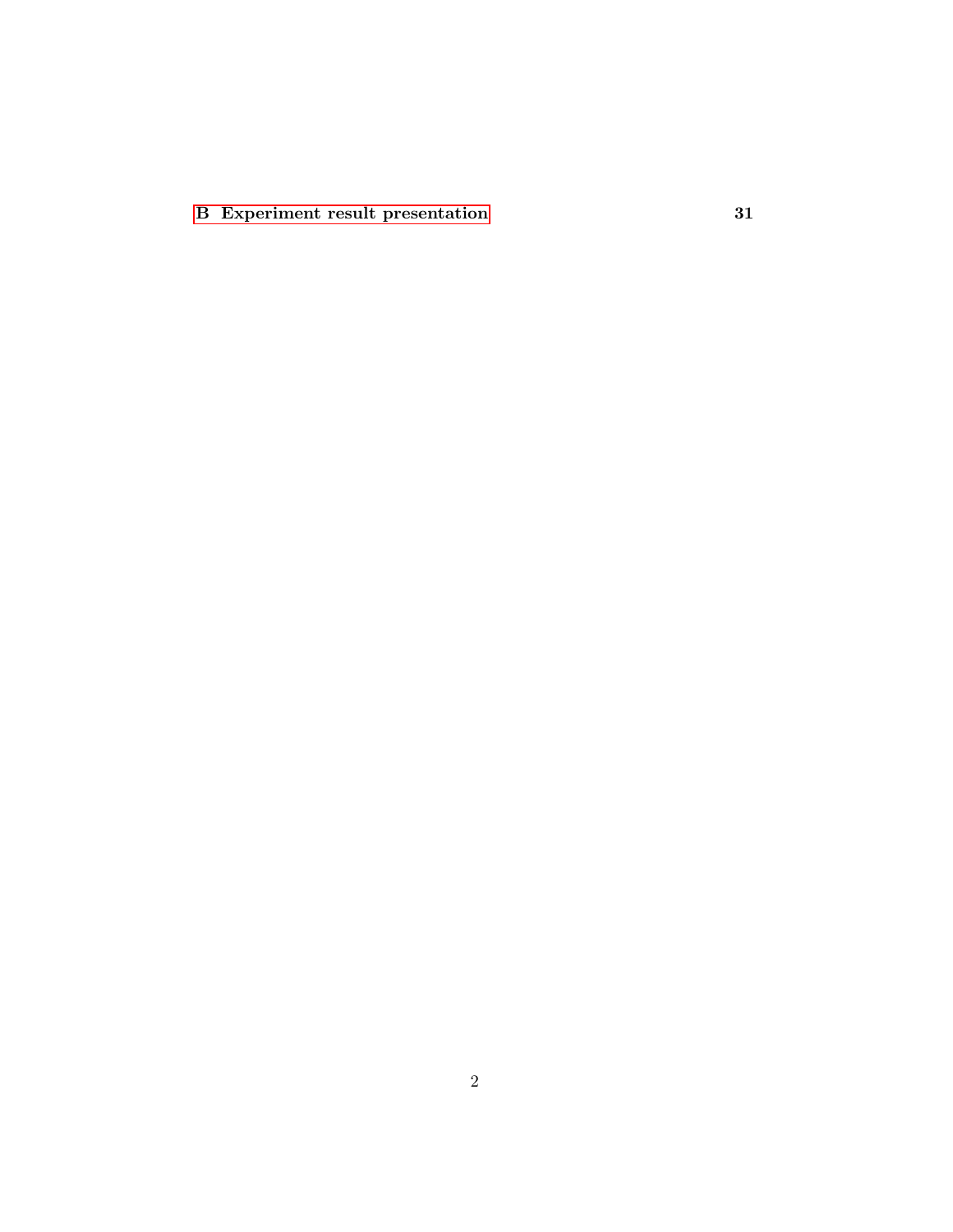## <span id="page-4-0"></span>Chapter 1

# Background information on Parallel File System

In this chapter, the concept of parallel file system is introduced. Then, a short review about the present development of distributed file systems will be given, as well as the utilities.

With the fast development of software production, the speed of CPU and raw computering power of industry conmodity PCs tends to get more and more out of pace. Following this trend, many solutions for this problem have been implemented worldwide. High Throughput Computing is one area emerging out of this trend. From now on, this set of words are presented here with an abbreviation as "HTC".

For HTC, the importance does not sit in the achievement of the performance of the system per second or per hour. Rather than that, interest here stands in the quantities of operations a system is capable of handling within a longer period, like one month or even more. To achieving an optimal performance for this kind of evaluations, a huge number of work stations are assembled in a parallel manner to optimize the performance. Also, to improve the throughput of a system, it is believable that different sort of resources should be utilized. In this way, a high throughput can be still achieved even though some resources might defect during the job execution for all kinds of unknown reasons.

In such an environment, a massive amount of data will be generated. These data must be stored in such a way that the performance of the work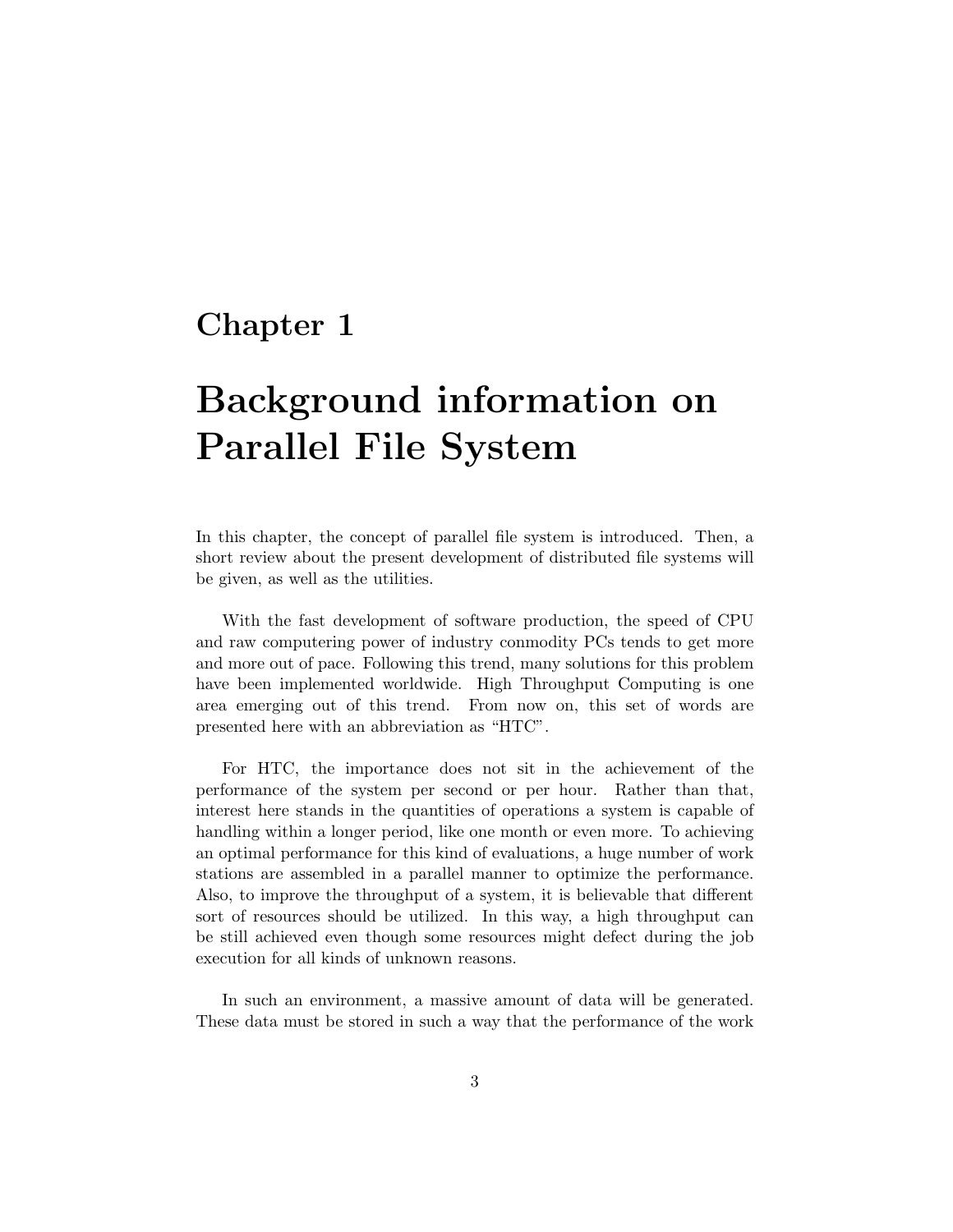stations can not be violated. Also, at the same time, these data can also be accessed by multiple programs on diverse nodes in the system. As a result, the storage devices in such a environment must be able to supply services for all the nodes in the system in a optimal manner. For this purpose, effect of I/O operations on the system performance must be minimized.

At this moment, many system use NFS as its file system which stands for Network File System. In this system, multiple clients have to communicate with one server where all the data are stored and accessed. As a result, this server has been a bottleneck for the performance of whole system. when the number of clients increases, the load of server would become extremely huge.

Some new file systems have been implemented in the last few years worldwide, among which PVFS2 and GFS sit, to solve the problem mentioned above. These two file systems are both good at supplying a parallel manner for file storage and access management. They both provide a interface for the nodes in the system to communicate with storage device, and a storage device management entity. With this structure of the system, storage devices can be extended gradually and integrated into a kind storage "pool" for the utilization later. More than just a storage management system, both of these systems are able to supply a monitoring function. They are able to monitor the states of storage devices in the system. By distributing the job among diverse devices, the load balancing effect between different storage nodes can be realized.

In the recent years, the parallel file systems have been used in many different network systems in companies and research institutes. In this way, a huge monetary save has been realized through utilizing multiple low-cost work stations than supercomputers.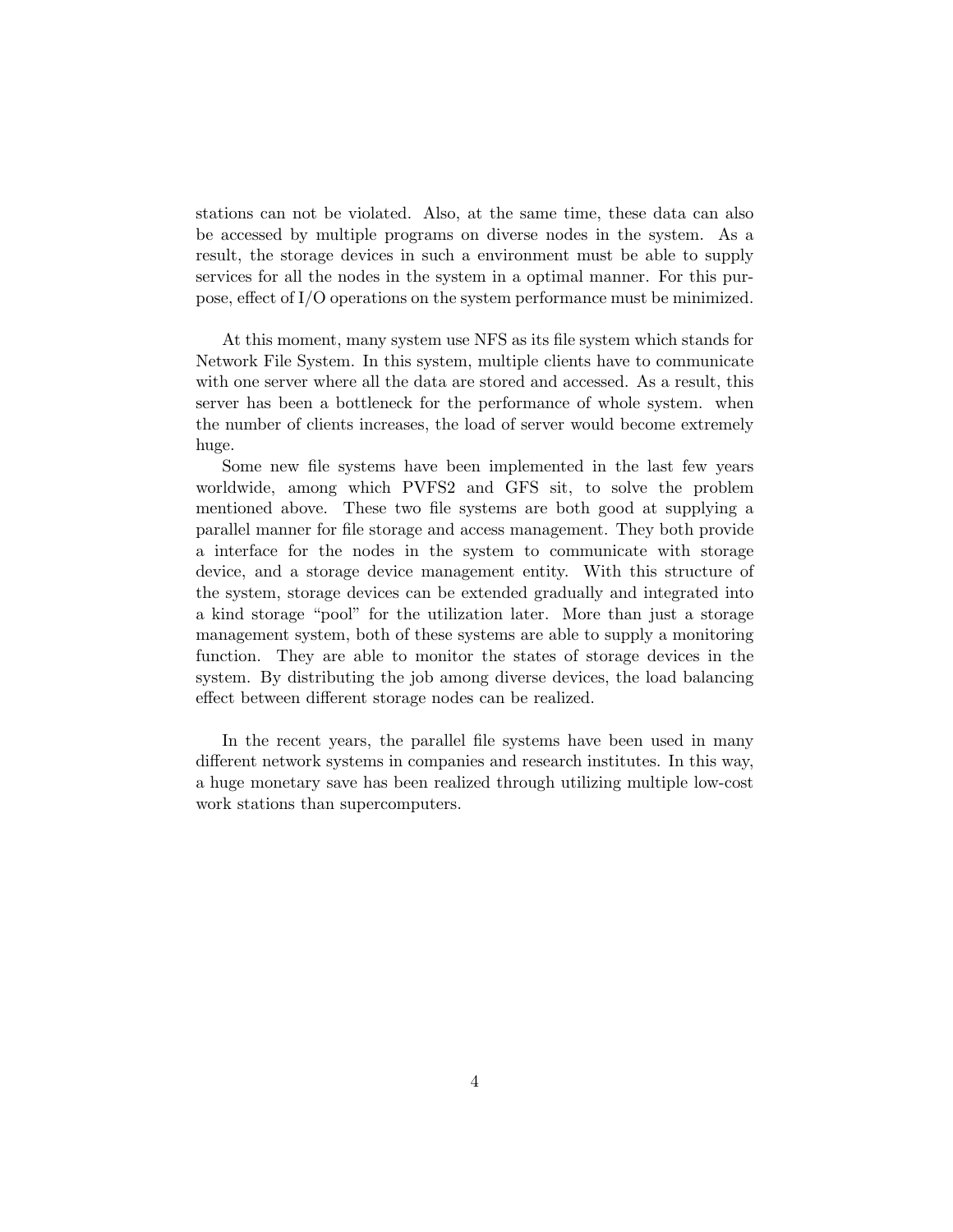## <span id="page-6-0"></span>Chapter 2

# PVFS2 File System

As a new parallel file system developed in the recent year, the PVFS2 system will be introduced in this section. A global description of this system will be given and also the main functionalities the system supplies us. More details about PVFS2 system could be found in book [\[1\]](#page-38-0).

### <span id="page-6-1"></span>2.1 Introduction of PVFS2 File System

As stated in [\[1\]](#page-38-0), PVFS2 is a parallel file system. It can be used for multiple programs to access one shared data storage device in a coordinated manner. In PVFS2 file system, many servers can be used to supply the access to the stored data. In this way, multiple paths to the data storage can be realized. Also, a high performance can be supplied since the data in this system can be accessed in a really parallel manner. This feature can not be found in many other distributed file systems.

In PVFS2 file system, every server can be used in two ways as shown in figure [2.1.](#page-7-0) In the first way, the server can be used as one of the parallel data servers. In this way, the server is responsible for the management and access of data stored on the local disks. In the other way, a server can play a role as metadata server which does not manage the file data itself but the meta data about the file. No matter which role the server plays, the data managed by this server will all be stored in the local disk. When the server starts, it will read the configuration file to find out which role it need to play. In the PVFS2 file system, the file data is just stored in the UNIX files and the metadata is mostly stored in the Berkeley DB database. An API called Trove has been built in the PVFS2 file system to hide the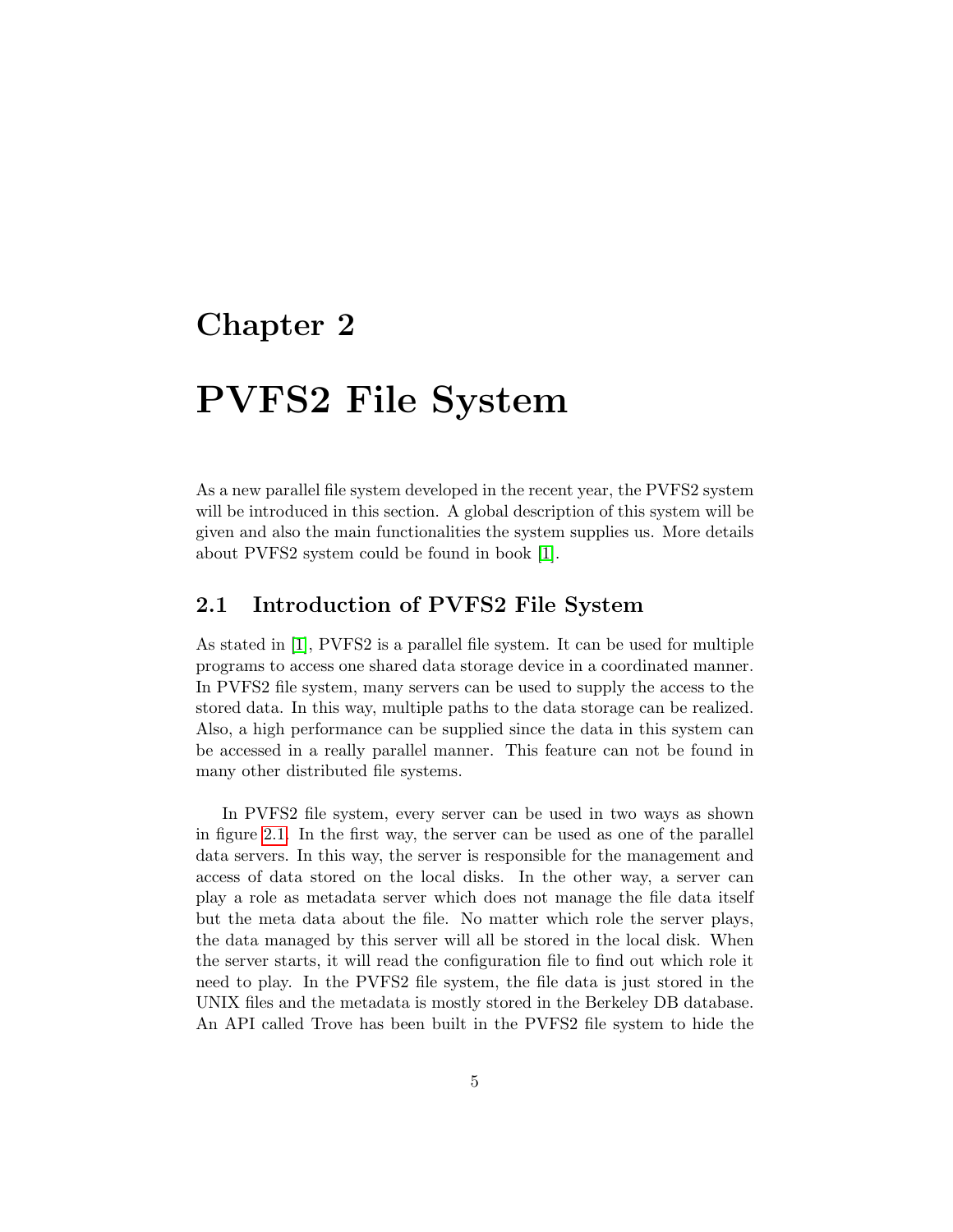

<span id="page-7-0"></span>Figure 2.1: PVFS2 File System

management of these file data and metadata.

At this moment, two low−level I/O interface has been supplied by PVFS2. The client can use normal UNIX API presented on his system to communicate with PVFS2 server. In this manner, a kernel module must be loaded. It will export the functions to user−space. Then, a UNIX process, called pvfs2−client, will handle the communication with the PVFS2 servers. The other interface is called MPI−IO interface. For this interface, the ROMIO MPI−IO implementation is used to link directly to low−level PVFS2 application interface to access data on servers.

In the PVFS2 file system, no locking algorithm is used. Instead of it, a access sequence algorithm has been implemented. The PVFS2 file system force all the operations who intend to modify the file system hierarchy to be carried out in a special manner. For this manner, every access will be performed in a number of steps. As a result, every access can be viewed as a atomic operation and the file system hierarchy is always in a consistent state. In this way, the file system consistency can be held successfully.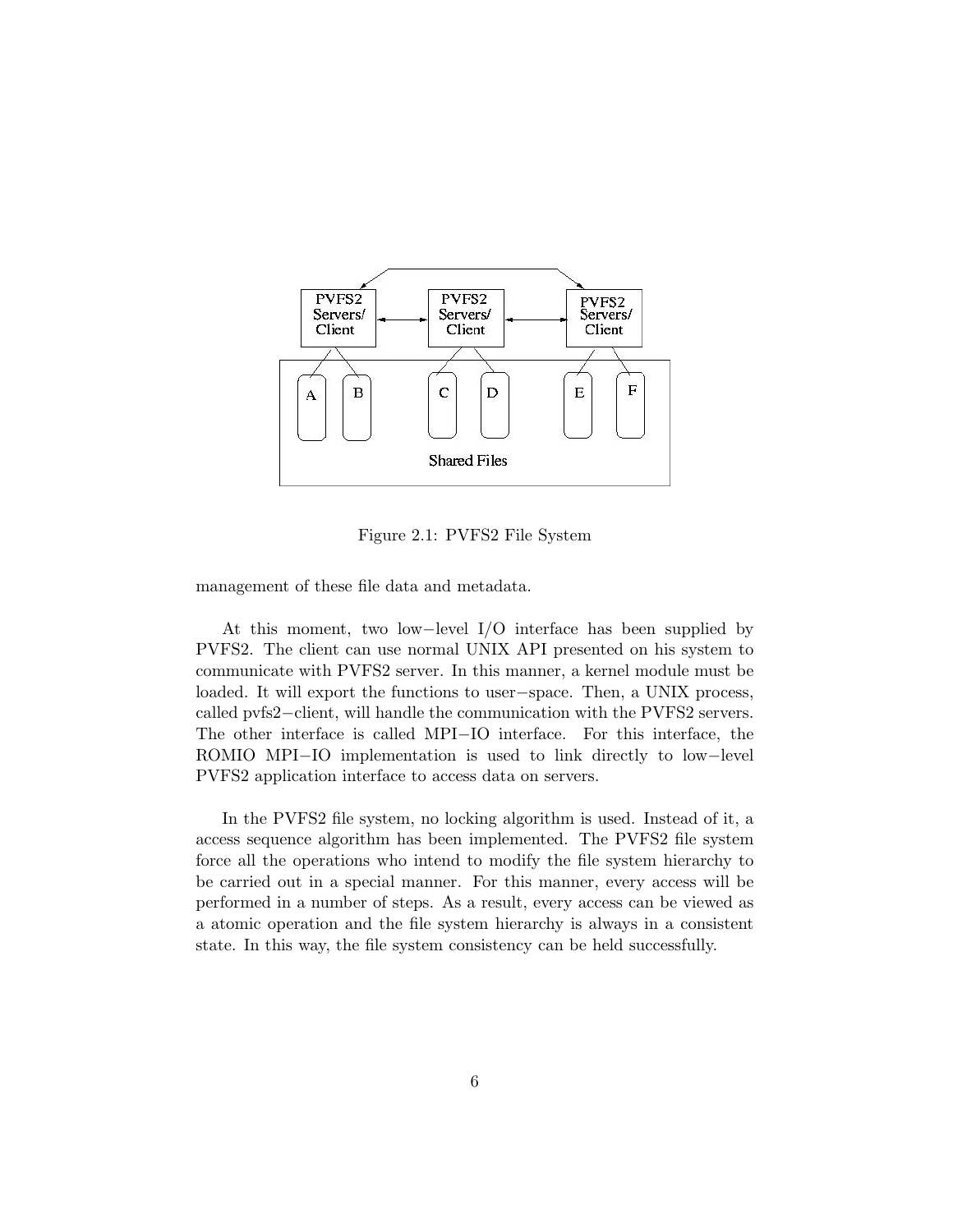## <span id="page-8-0"></span>2.2 Features of PVFS2 File System

PVFS2 file system supplies many new features in the latest version. Some of them will be listed below:

- Ease of installation.
- As mentioned about, multiple interfaces are supported by PVFS2 such as MPI−IO and UNIX IO.
- For PVFS2, no special network and storage hardware needed to be used. Commodity networks and storage hardware can be applied overall.
- Another strong point of PVFS2 file system is that it is designed in modular manner. For network communication, a Buffered Messaging Interface (BMI) has been used. For local data management, the storage interface called Trove supplies API for it.
- In PVFS2, the metadata does not need to be stored on one server. Instead they can be stored on multiple servers. In this way, applications accessing different data do not need to impact each other any more.

### <span id="page-8-1"></span>2.3 Deployment of PVFS2 File system

To set up a PVFS2 file system over a cluster. The next steps need to be completed. More details can be found in the book [\[2\]](#page-38-1).

- 1. Untarring the packages downloaded from the website.
- 2. Building and installing the packages with "configure", "make", "make install".
- 3. Configuring the server with command "pvfs2-genconf".
- 4. Transferring the configuration files over the servers in cluster.
- 5. Starting the servers with command "pvfs2-server".
- 6. Configuring the client in the file "/etc/pvfs2tab".
- 7. Preparing Linux kernel with "configure".
- 8. Loading the kernel module "pvfs2.ko".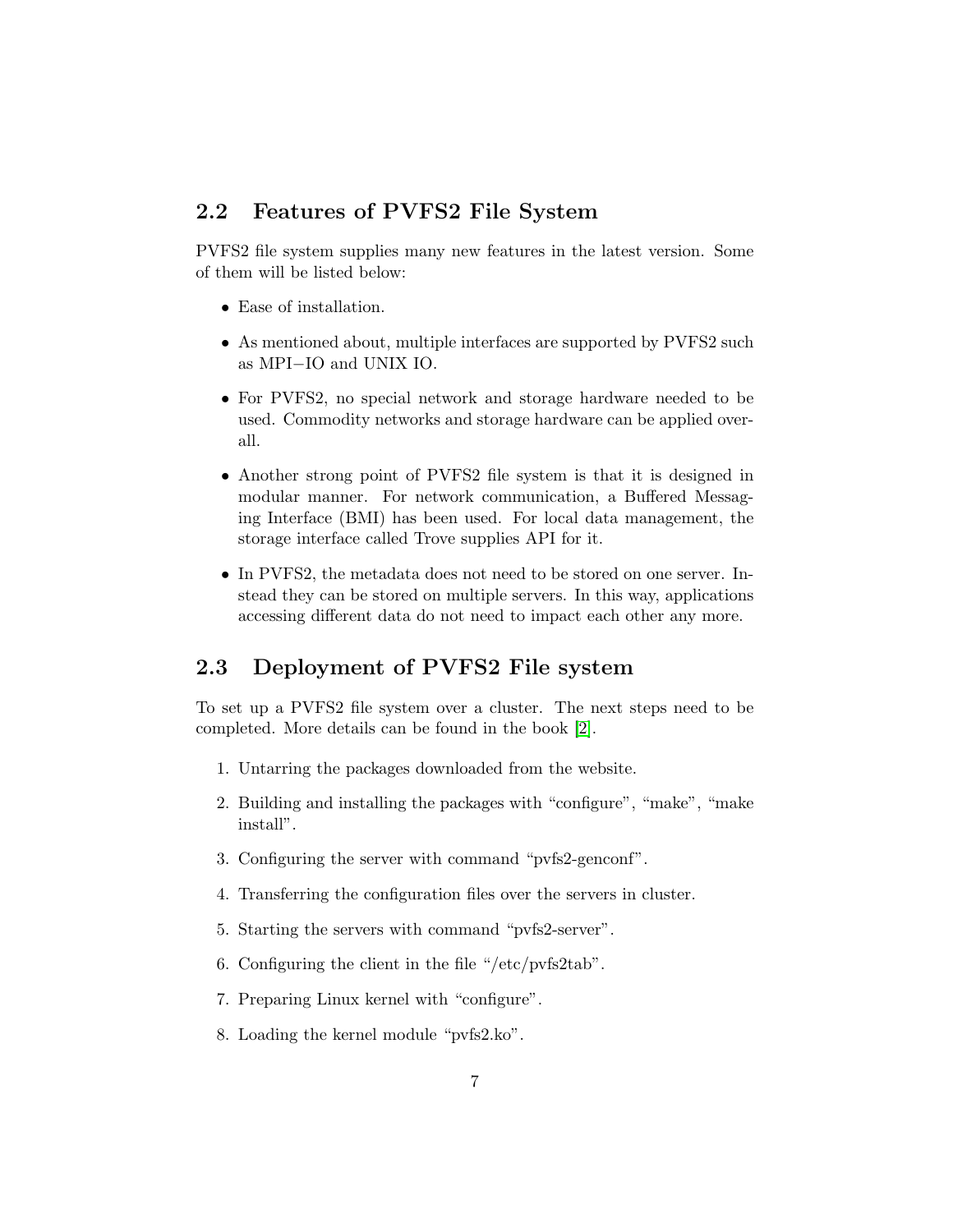- 9. Starting the clients with command "pvfs2-client".
- 10. Mounting the PVFS2 file system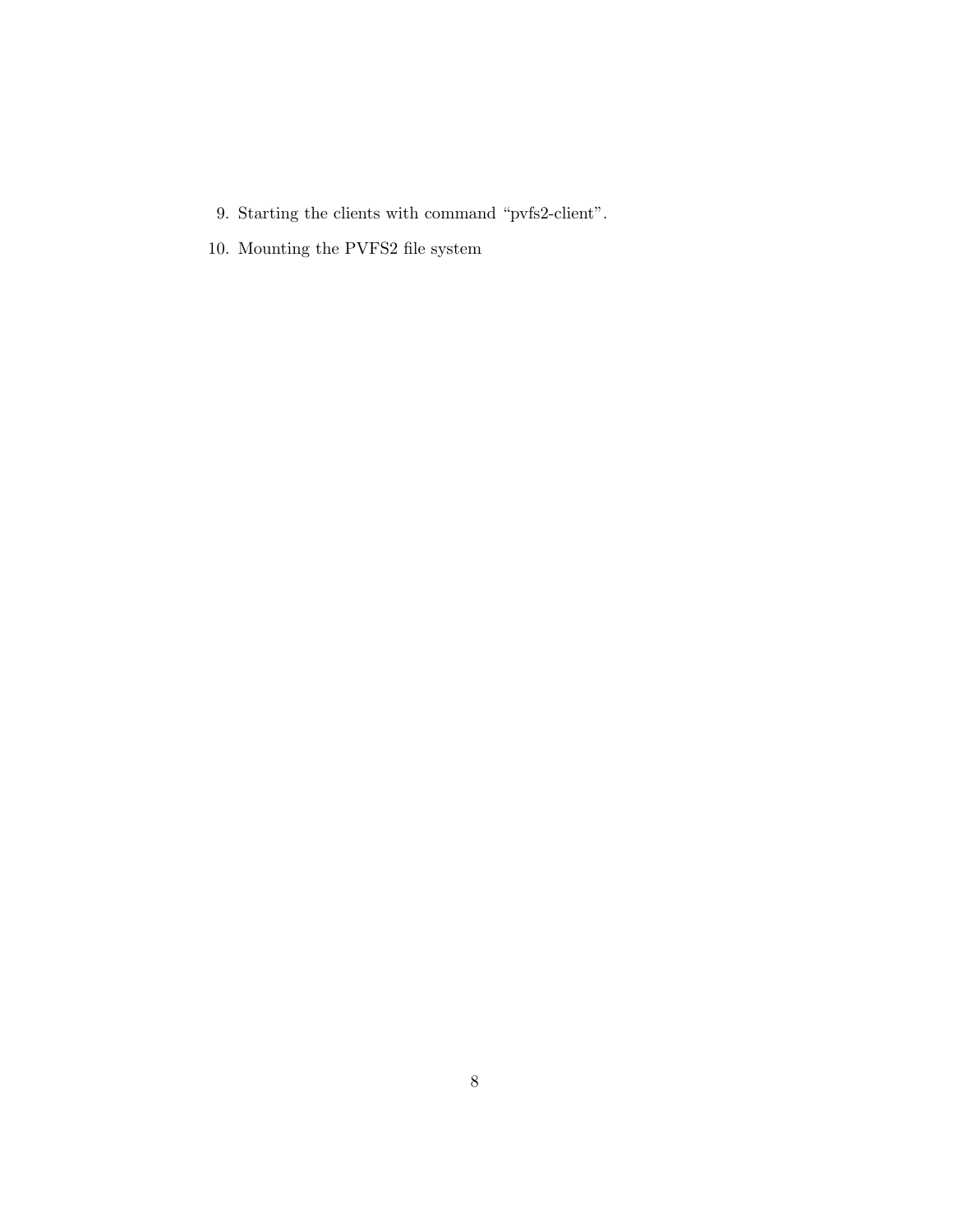## <span id="page-10-0"></span>Chapter 3

# GFS File System

As another parallel file system developed in the recent year, the GFS file system will be introduced in this section. Like in previous chapter, a global description of this system will be given and also the main functionalities the system supplies us will be discussed here. More details about GFS file system could be found in book [\[3\]](#page-38-2).

### <span id="page-10-1"></span>3.1 Introduction of GFS File System

As stated in the document [\[3\]](#page-38-2), Red Hat GFS is a cluster file system that is available with Red Hat Cluster Suite. In GFS file system, the cluster node is managed by Red Hat cluster management tools. GFS will supply a uniform and consistent view of the data storage among the Red hat cluster nodes. The cluster node does not need to care about how the data storage is implemented under the GFS file system or which infrastructure is used to store data.

Also, multiple paths are supported in the GFS file system. This feature can be realized with a SAN network for the storage devices. In This way, the storage devices can be applied by many different servers. This feature could help file system to realize the load balancing amount many servers. Also, it can help to built up a more robust system, allowing unpredictable server failure.

GFS can be installed either directly on the SAN devices, or on GNBD (Global Network Block Device) storages. A superior performance and scalability can be achieved by SAN storage, whereas a easy establishment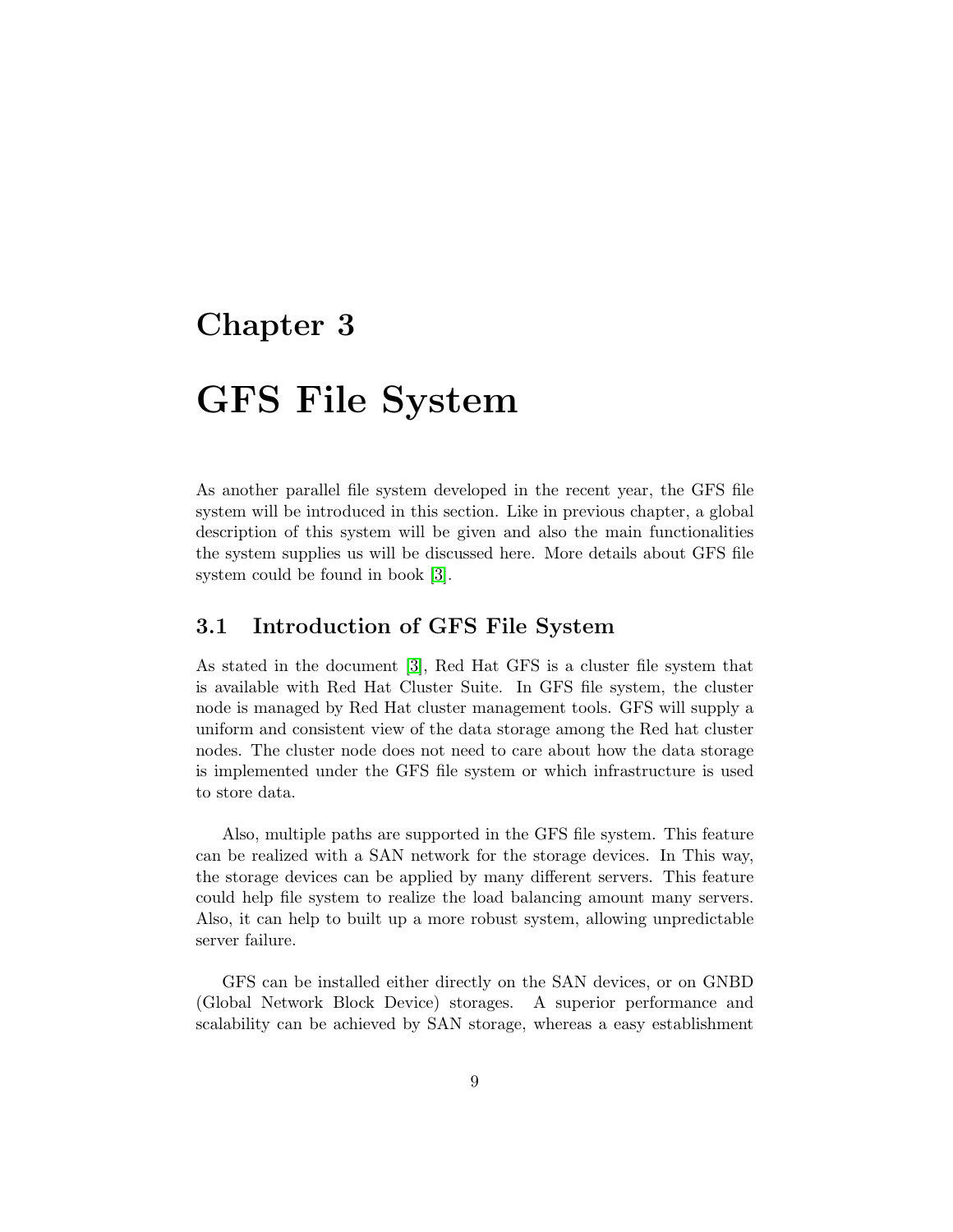can be realized with GNBD servers connected with LAN.

A GFS file system is built up with some logical volumes. These logical volumes are managed by CLVM (Cluster Logical Volume Manager), a cluster enabled logical volume manager. CLVM creates the logical volumes using physical volumes located on diverse servers. These physical volumes is held by alternative servers distributed across the network. In this way, users will not need to care where the data is stored and how to access it. Users will directly access data located in the logical devices in the same way as accessing the data on local disk.

In this project, a GFS file system has been built up with GNBD devices connected with LAN as shown in the figure [3.1.](#page-12-0)

### <span id="page-11-0"></span>3.2 Deployment of GFS File system

Before loading GFS file system, a number of packages from diverse developer teams need to be installed. The main steps will be discussed below. More details can be found in appendix.

- 1. First of all, a cluster must be established. The cluster configuration tools and servers can be achieved from Cluster Configuration System package, called ccs.
- 2. Then, GNBD package need to be installed to set up GNBD tools and servers.
- 3. Further, the Cluster LVM package needs to be installed to achieve the LVM cluster support.
- 4. To be able to run a cluster, the cluster management package "cman" need to be installed.
- 5. Also, fence package needs to be installed to isolate the failing servers.
- 6. In the end, a lock algorithm must be selected. There are normally two options: Distributed Lock Manager (dlm) and Grand Unified Locking Manager (gulm).
- 7. To start the GFS file system, a cluster must be formed through the distributed joining to the cluster.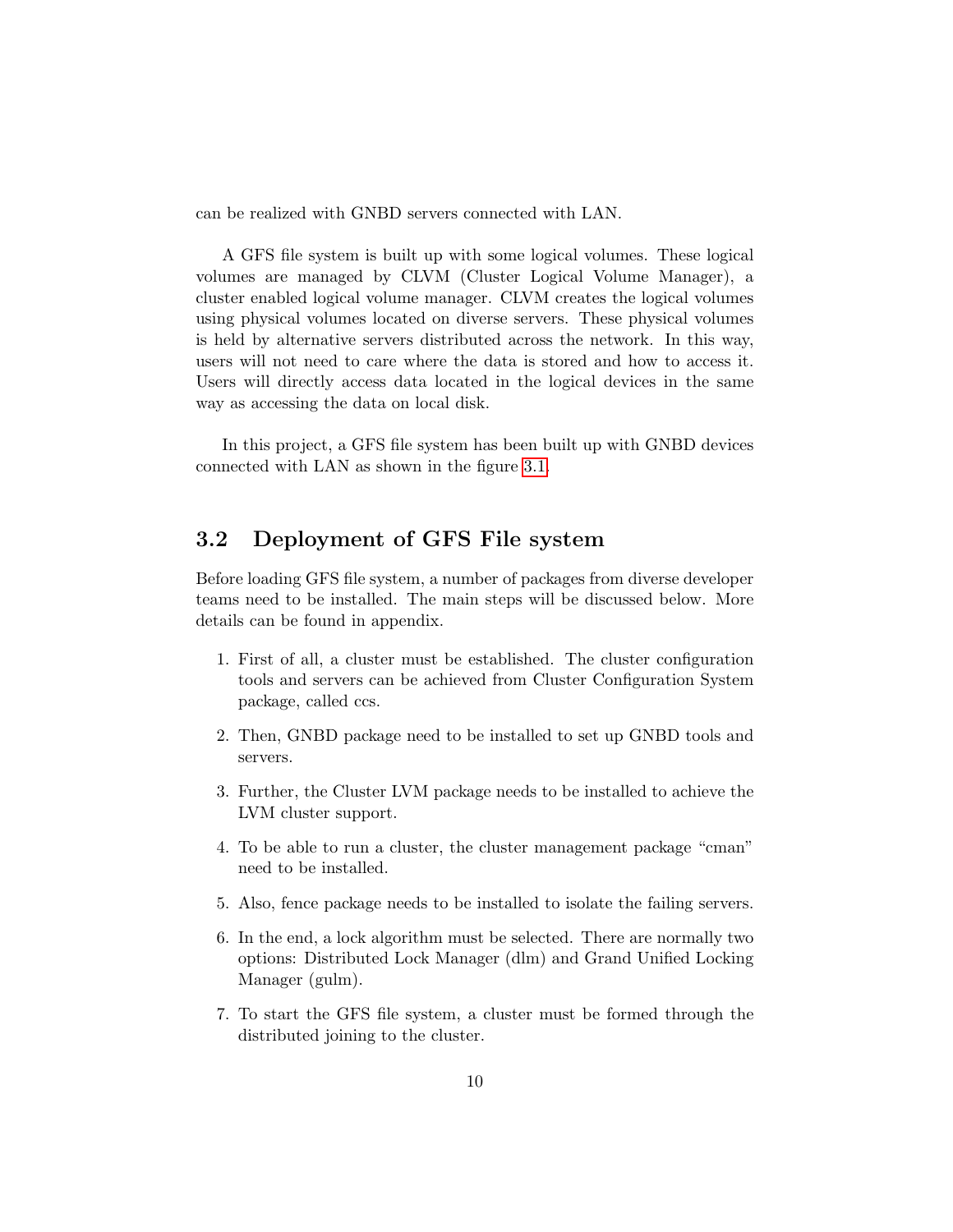

<span id="page-12-0"></span>Figure 3.1: GFS and GNBD with Directly Connected Storage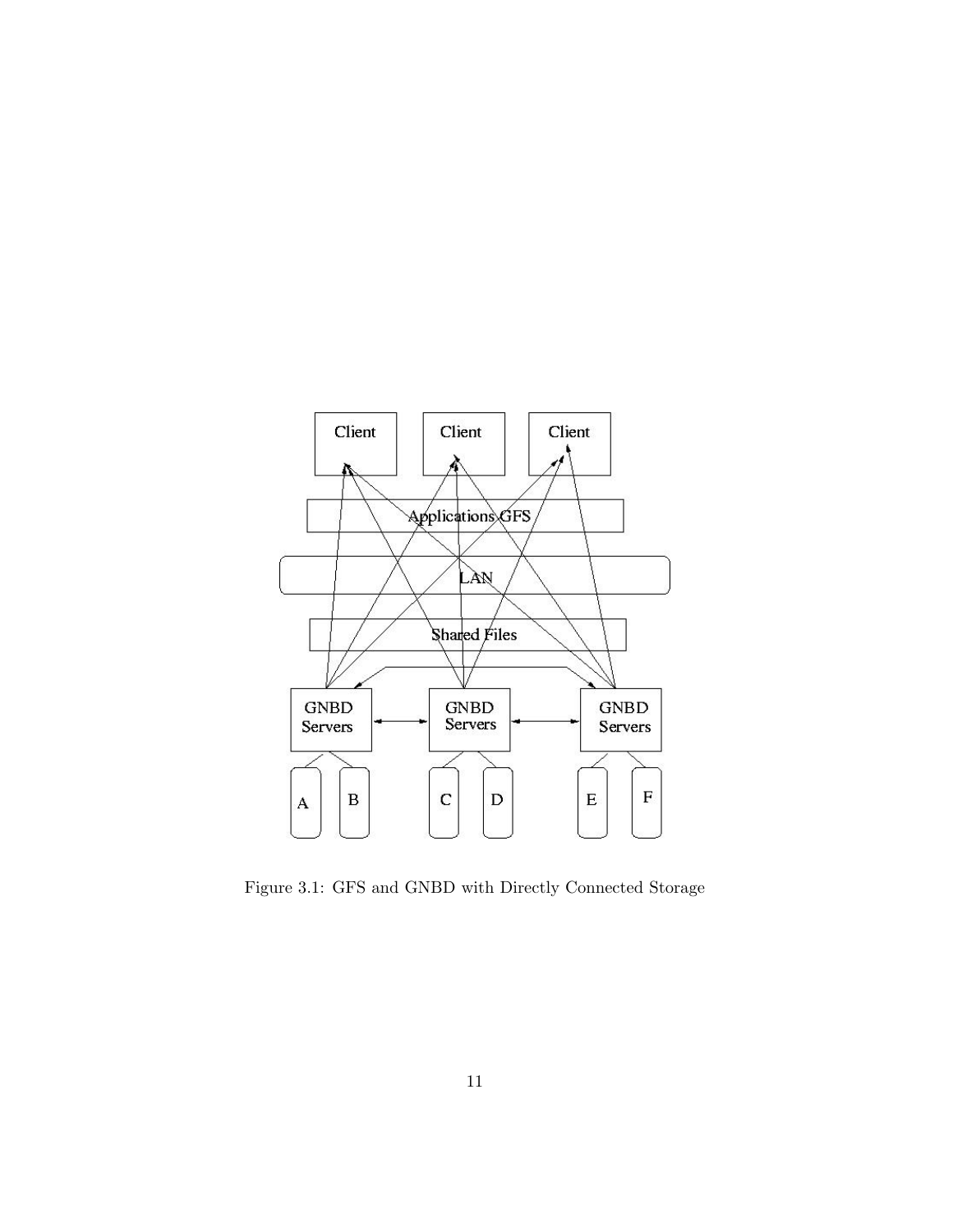- 8. Next, the GNBD devices need to be published overall and the logical volume need to be created upon the physical volume.
- 9. After all, the GFS file system can be loaded on the created logical volume. Till this point, the logical device can be mounted on a mount point locally and be further accessed.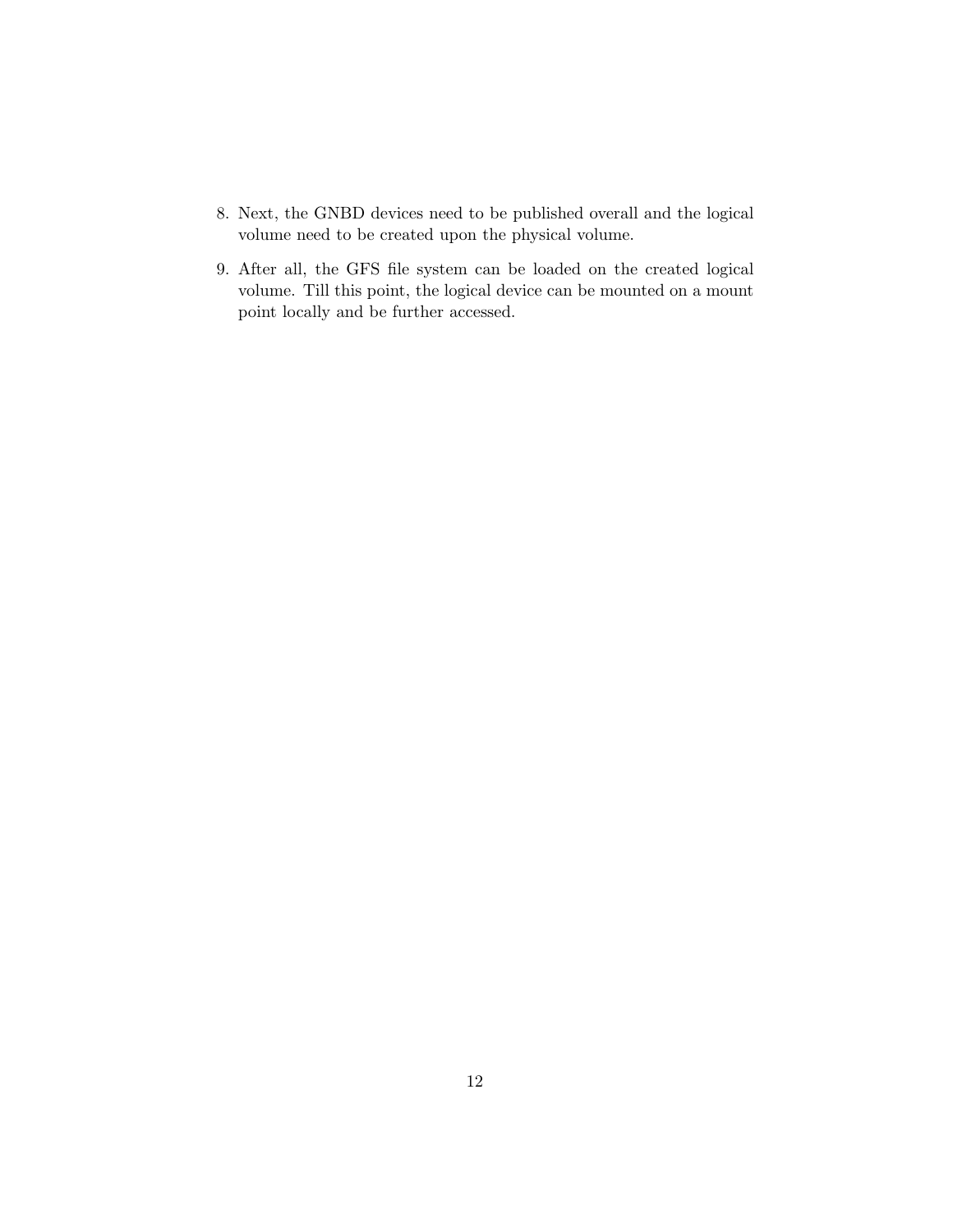## <span id="page-14-0"></span>Chapter 4

# Comparison between PVFS2 and GFS

In this section, the two file systems described in the previous chapters will be compared from alternative viewpoints. Firstly, the comparison will be made from the point of the internal Working theories and the features supplied. After this analysis, the test results in this project will be discussed to compare the difference of the two file systems' performance. Also, the test settings and test operations will be supplied in this section.

### <span id="page-14-1"></span>4.1 Work Theory

From the point of user, both of systems hide the file storage allocation underneath a file system access interface. A client does not need to specify the physical destination of the file operation. The remote and local storage device can be directly mount on a point in the system directory hierarchy. But, on the other hand, in PVFS2 system, the storage server can also be the client within the system. Every node can act more than one role. Also, every client in PVFS2 system can mount different remote servers. In this way, the work load will be better distributed and balanced.

But, in GFS file system, a cluster logical volume manager (clvmd) is used. It is responsible for the data exchange between various servers. Also, to generate a logical volume, a volume group must be firstly made. This volume group includes all the physical volumes within the system. To create such a volume group among all the storage servers, in GFS system built up in this project, GNBD (Global Network Block Device) are exported and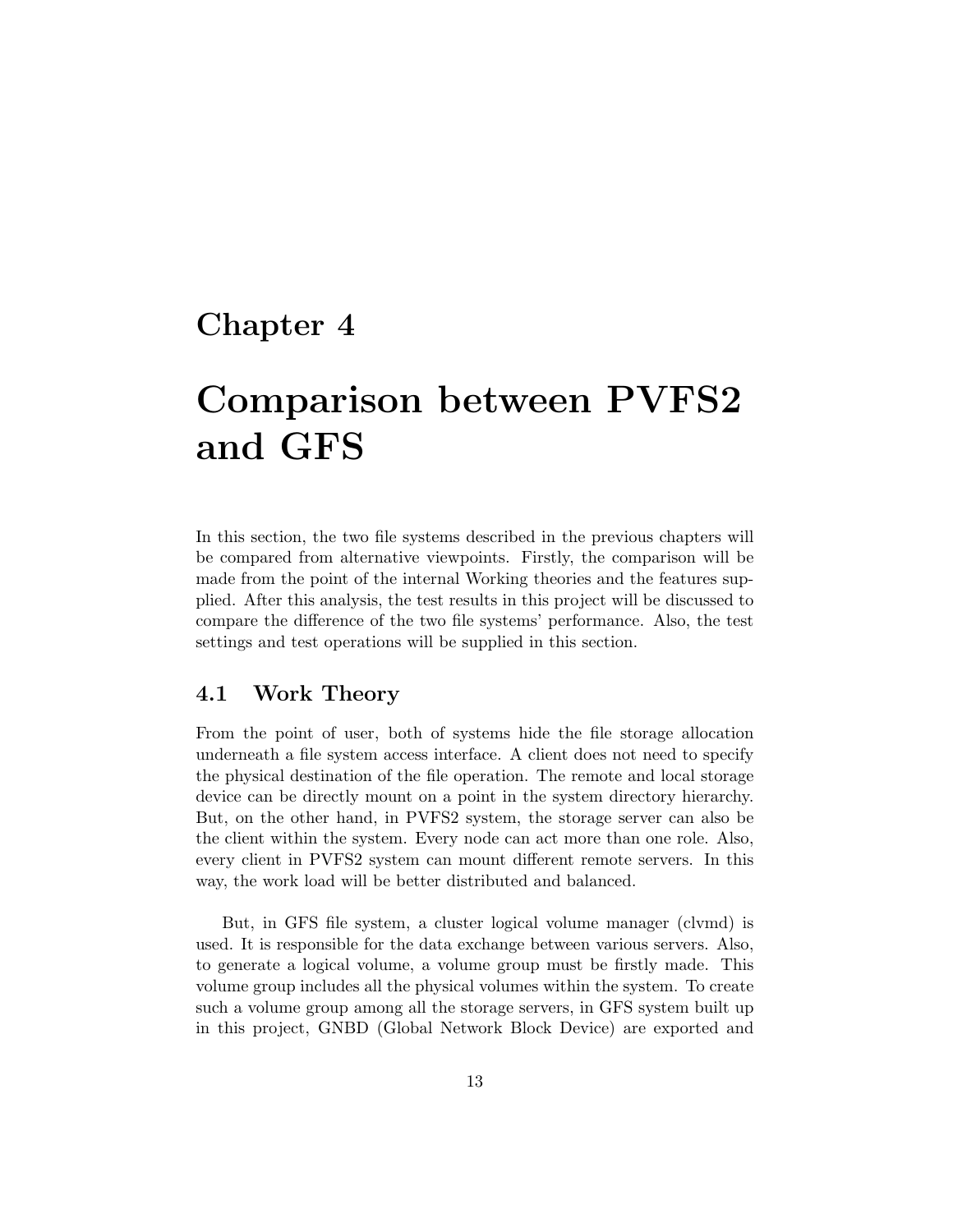imported between alternative servers. As a result, these servers can no longer create file system on the local disks which means the flexibility of the system is reduced significantly.

Since the logical volumes are used to store data in GFS system, the user will not be able to specify which servers will be utilized specially for himself. All the data from alternative users will be managed by cluster logical volume manager on diverse servers. This could generate some peak time at some moment when many clients try to access one logical volume except for the case that the client mount a special volume in the volume group.

Another important difference between PVFS2 and GFS is the locking algorithm. In the previous chapters, it has been shown that PVFS2 applies no locking method while GFS utilizes distributed lock manager to manage it. As a result, PVFS2 system becomes a stateless system. This property significantly the failure process when some client fails or crashes. When a client fails with its operations, the system does not need to carry out a complex sequence of operations to recover the system or locking re-validating. It can seamless continue to work as normal.

When a new server needs to be installed into the system, PVFS2 master server need to generate a new configuration file for it and for all the other servers also. This point can make PVFS2 system to be not such a good scalable system. On the other hand, For GFS, system, there is no master or slave, but well a cluster domain. Every node need to join the domain before it can be accessed by others. This feature enables the cluster domain to be simple to distribute and grow. The storage management is supplied by cluster logical volume manager. The new added server just needs to export his local disk to others and let clvmd to extend the volume group. In this way, the new storage device can be added and removed dynamically.

### <span id="page-15-0"></span>4.2 Test of Performance

To test two file systems performance, a number of IO tests have been organized on the four nodes of lisa cluster allocated for this project. After introducing how these experiments have been set up, the experiment results will be presented. Then, a short discuss will be found about some consequences found in the results.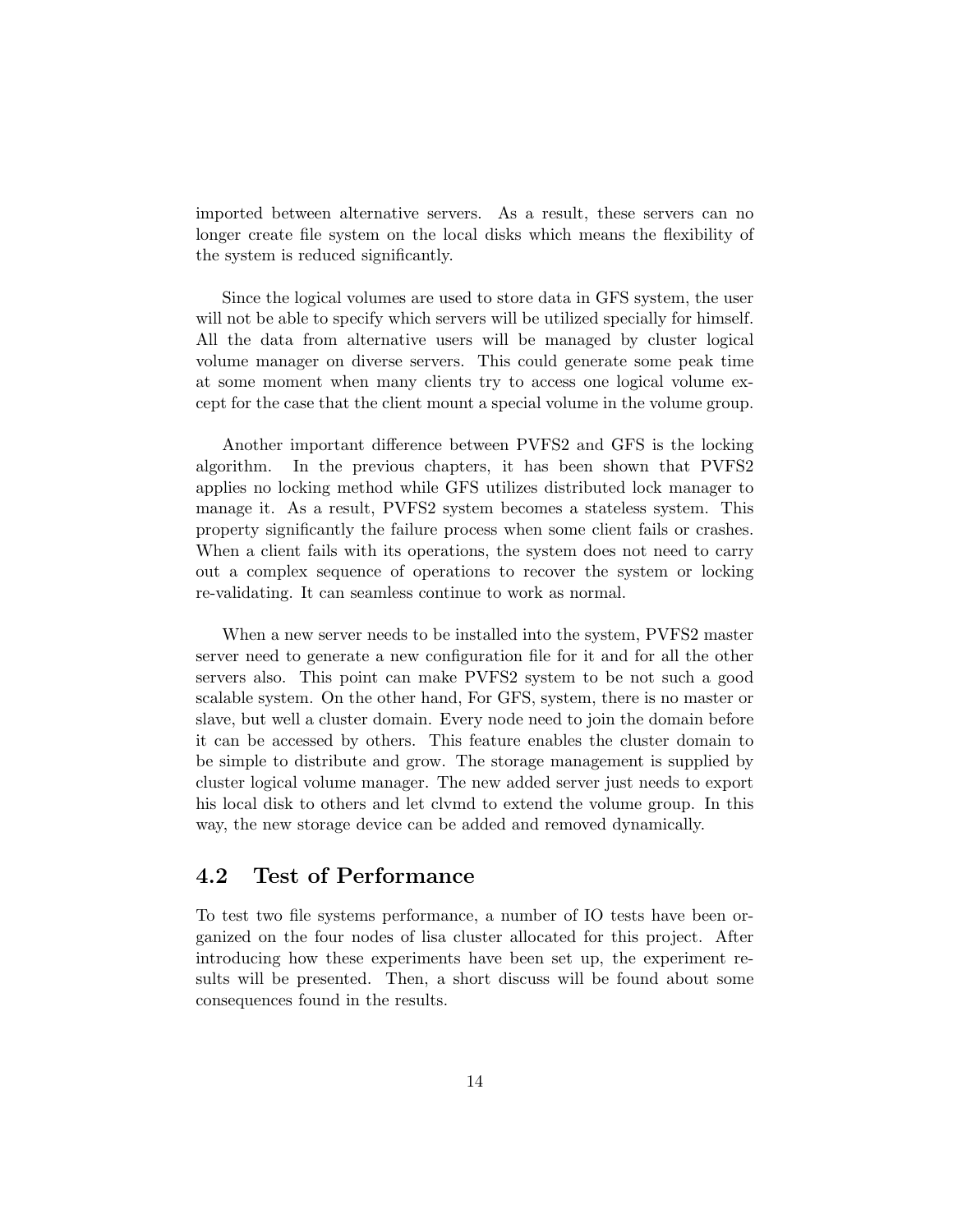#### <span id="page-16-0"></span>4.2.1 Test Conditions

Four test nodes from LISA cluster at SARA (Stichting Academische Rekening Amsterdam) have been adopted in the experiments for this project. On each of this nodes, a P4 3G CPU with 2M second level cache has been installed. The memory size for every node is 2G. These four nodes have been connected with a gigabit Ethernet network.

#### <span id="page-16-1"></span>4.2.2 Test Sets

Both PVFS2 and GFS file systems have been tested with one client and three servers and with two clients and two servers at each time. In this way, it can been probably seen what the effect is if we add more nodes to these file systems. In other words, the scalability and robustness can be shown in this way.

#### <span id="page-16-2"></span>4.2.3 Test Program

The test program in the project to test the IO performance of the two files systems, PVFS2 and GFS, has been suggested to be Iozone. This program is a file system benchmark tool. The benchmark generates and measures a variety of file operations such as write, rewrite, read, reread, and so forth.

For the experiments in this project, the next options have been involved to test the system performance:

- -a Used to select full automatic mode: Produces output that covers all tested file operations for record size of 4K to 16M for file sizes of 64K to 512K.
- -i Used to specify which test to run. In the tests here,  $0(=\text{write}/\text{re-write})$ and 1(=read/re-read) are used
- $-g + a$  number, set maximum file size (in Kbytes) for auto mode  $(-a)$
- -R Generate Excel report. Iozone will generate an Excel compatible report to standard out.
- $-b$  + filename, Iozone will create a binary file format file in Excel compatible output of results.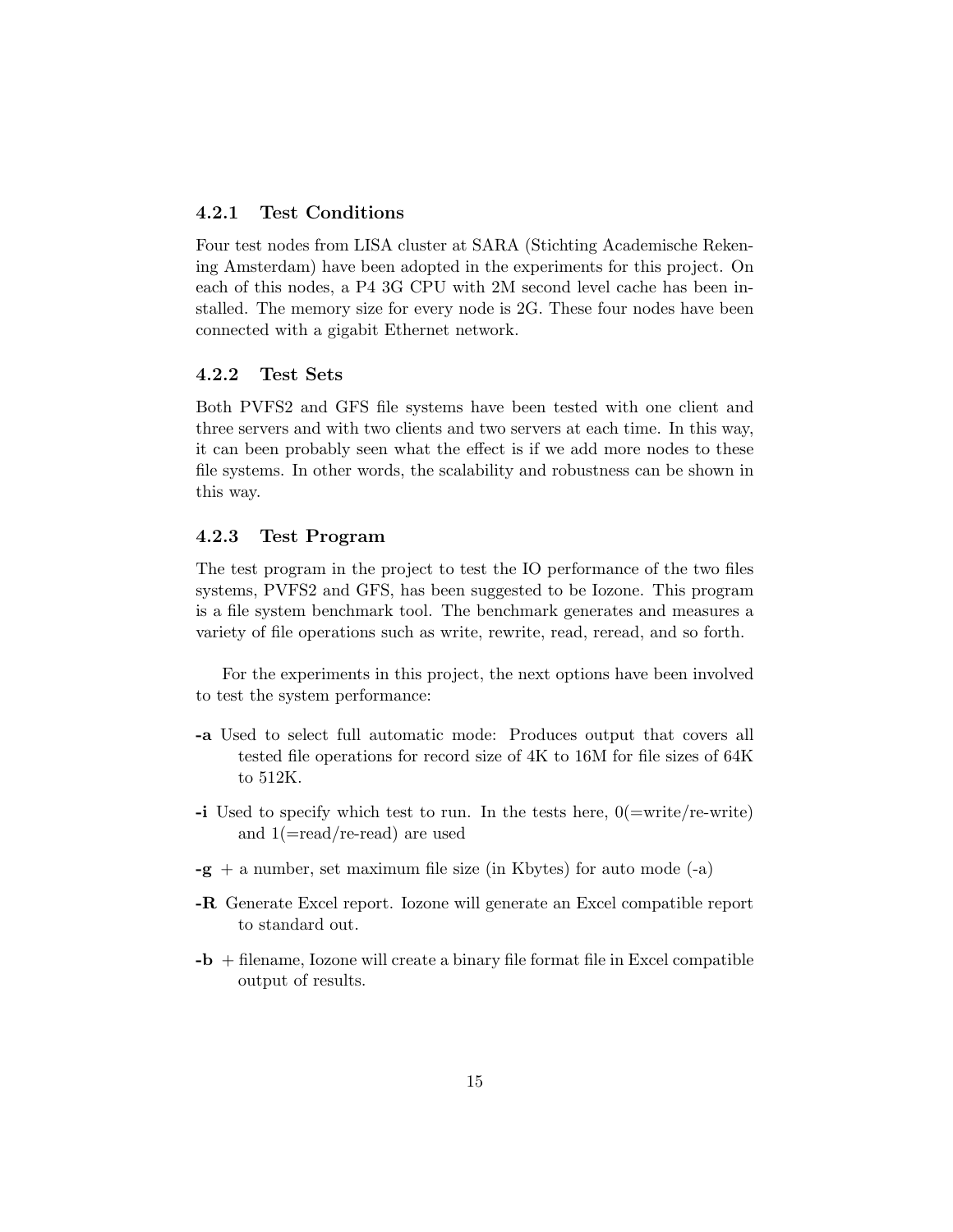

<span id="page-17-1"></span>Figure 4.1: Comparison of Read performance for record size 128 KB

#### <span id="page-17-0"></span>4.2.4 Test Results

Many experiment results have been achieved from the tests, but because of the space here, only the most important and most clear results will be presented here, more data can be found in the appendix B.

In figure [4.1,](#page-17-1) the difference of the read operations between gfs file system and local file system can be seen. This test has been carried out with 3 nodes as servers and one node as client. The X axis shows the file size and y axis shows the operations in every second. It can be seen that the read performance for both systems does not change so much when the size of file grows up gradually.

In this picture, it also shows the fact that the difference of performance between local XFS file system and GFS parallel file system is not so big when the number of clients are not so big, especially after the file size become bigger and bigger.

One important reason for this consequence is the fact that in GFS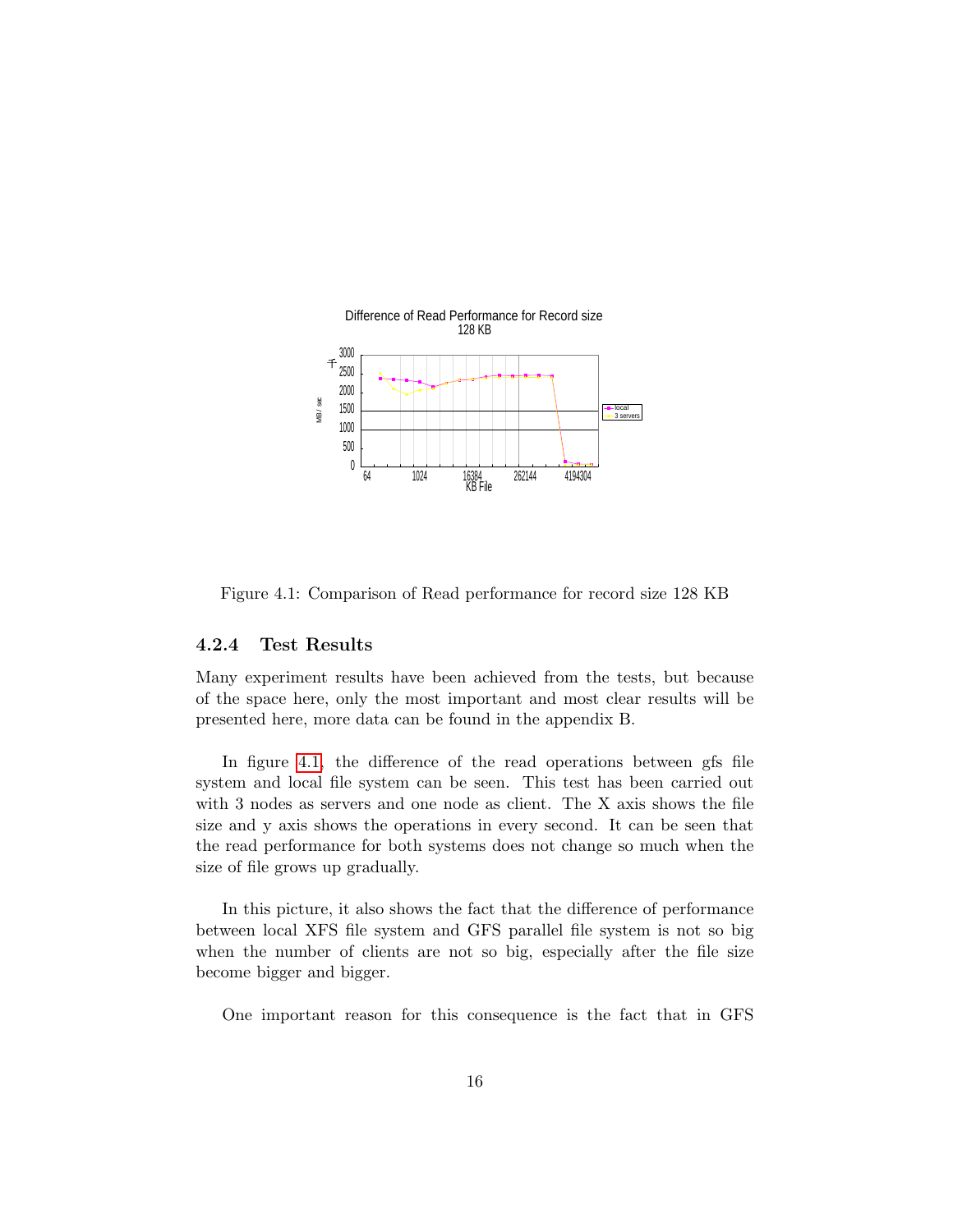

<span id="page-18-0"></span>Figure 4.2: Comparison of Write performance for record size 128 KB

file system, logical volume has been generated in a striped manner which enables clients to be able to read multiple sections of files in a parallel way. Further we can still see this effect in figure [4.2](#page-18-0) which shows the write performance difference between gfs file system and local file system.

On the figure [4.3,](#page-19-0) the performances for write operation in GFS system with 2 servers and 3 servers has been compared. Firstly, it can be obvious that the performance does not change so much when more servers are utilized in the system. It means that when more servers will generate a significant better performance for the system.

Another interesting point from figure [4.3](#page-19-0) is that the effect of cpu cache and memory cache can also be seen. When the file size become bigger than 1MB, a "step−effect" can be detected in the performance lines for both number of servers. This consequence comes from the fact that the file size does not fit the size of cpu cache anymore and thus must be accessed from the memory each time the file be read and wrote. A more significant step can be found when the file size becomes even bigger, bigger than the memory size. As a result, the file must be accessed each time from the real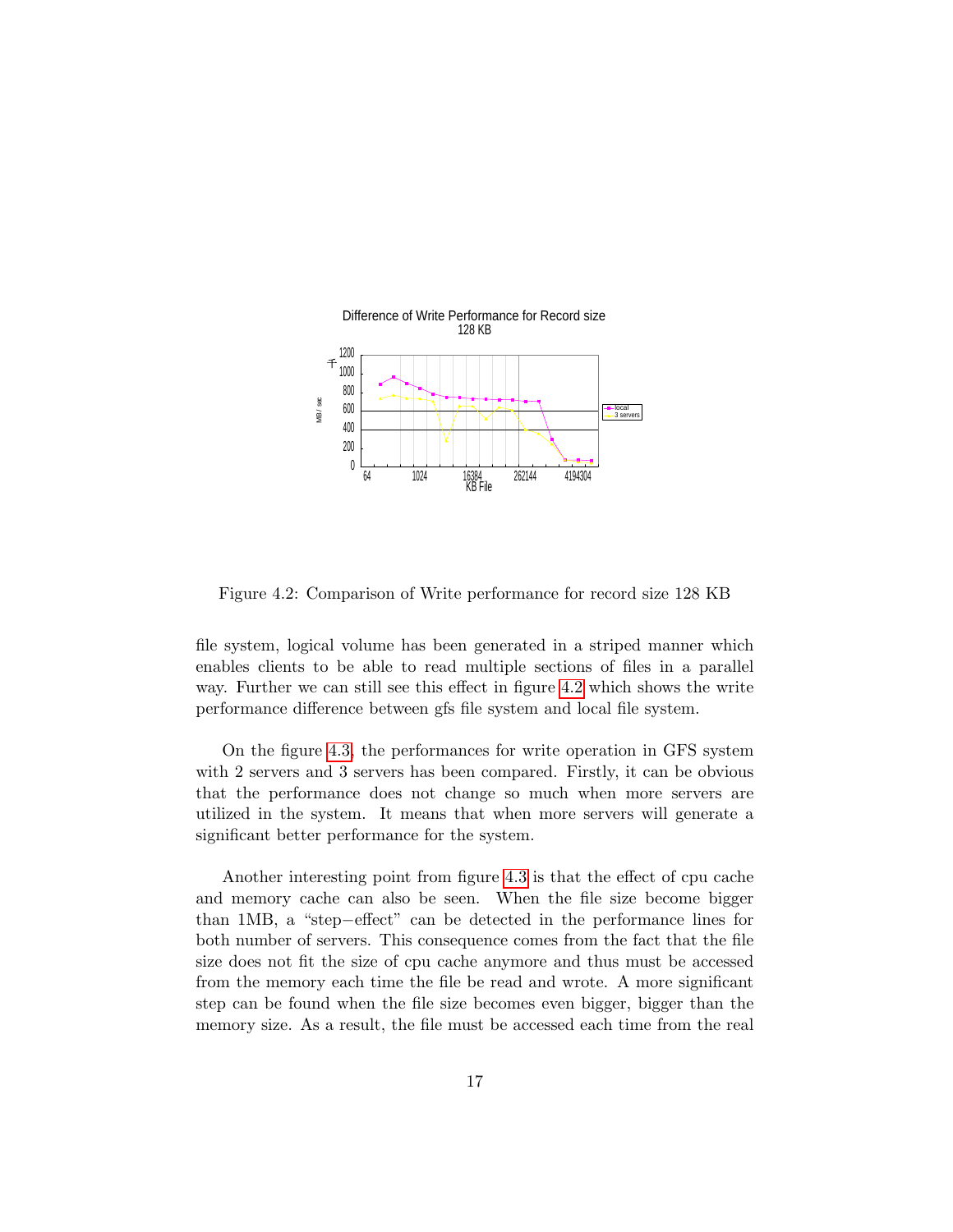

<span id="page-19-0"></span>Figure 4.3: Comparison of Read performance for record size 128 KB

disk but not be able to saved in the system memory. In this way, the IO performance falls down obviously. A clearer example can be seen in the next figure [4.4.](#page-20-0)

From these two figures, the effect from client system memory can be seen clearly, but not the server system memory or cache, since in this project, the GFS file system has been built up with GNBD servers who exports his disks without caching effect. Thus, performance will also not increase with more server caches.

In figure [4.5,](#page-20-1) the write performance of PVFS2 file system can be seen when two servers are used in the system. Further in figure [4.6,](#page-21-0) the write performance of GFS file system is shown. From this two pictures, it can be convinced that when the number of clients are not so big, the performance of two file systems are very similar with each other. Also, from these two figures, the effect of buffer cache can be seen when the record size grows up.

More experiment results can be seen in the section appendix B.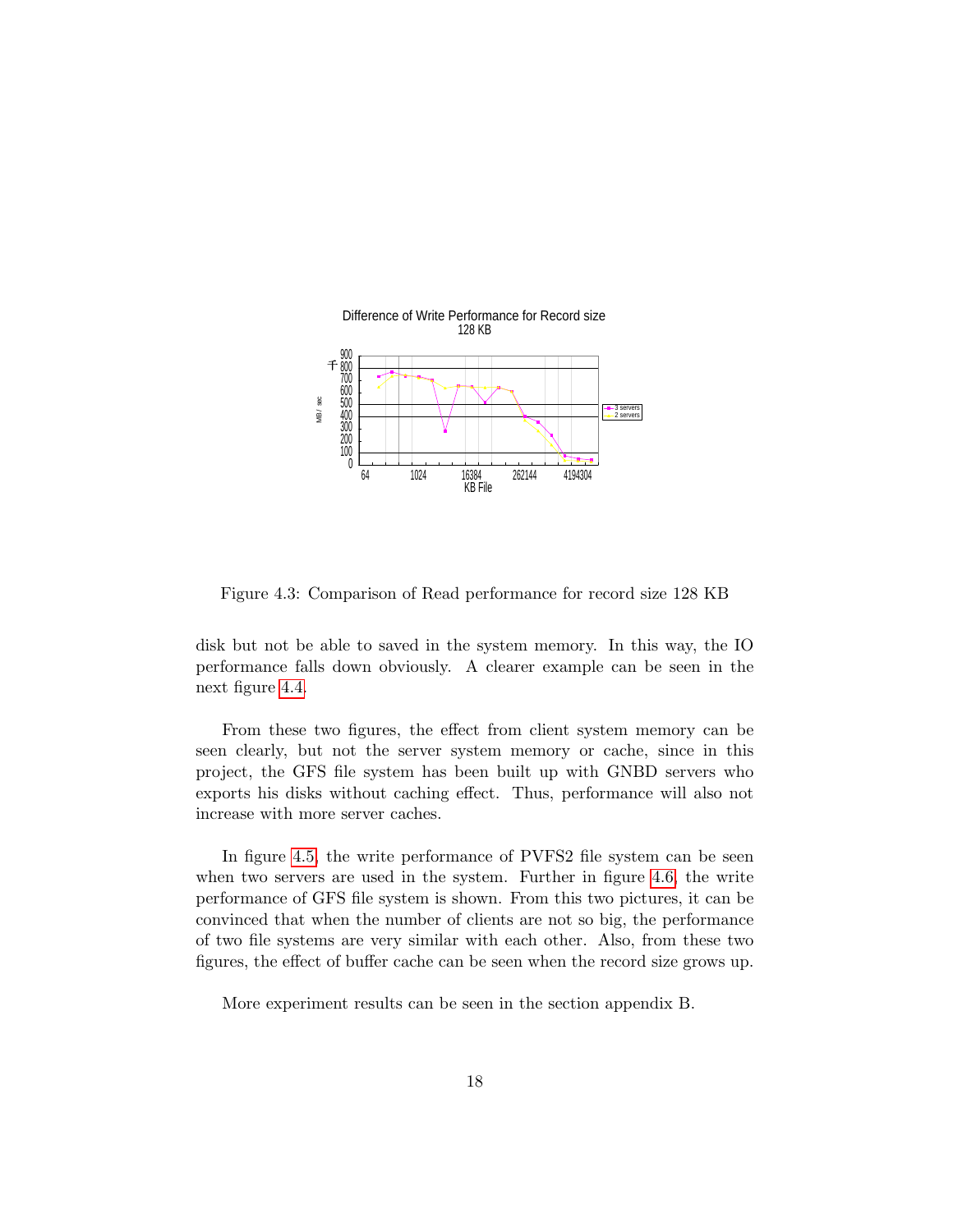

<span id="page-20-0"></span>Figure 4.4: Comparison of Read performance for record size 128 KB



<span id="page-20-1"></span>Figure 4.5: Write performance for PVFS2 file system with 2 clients 2 and servers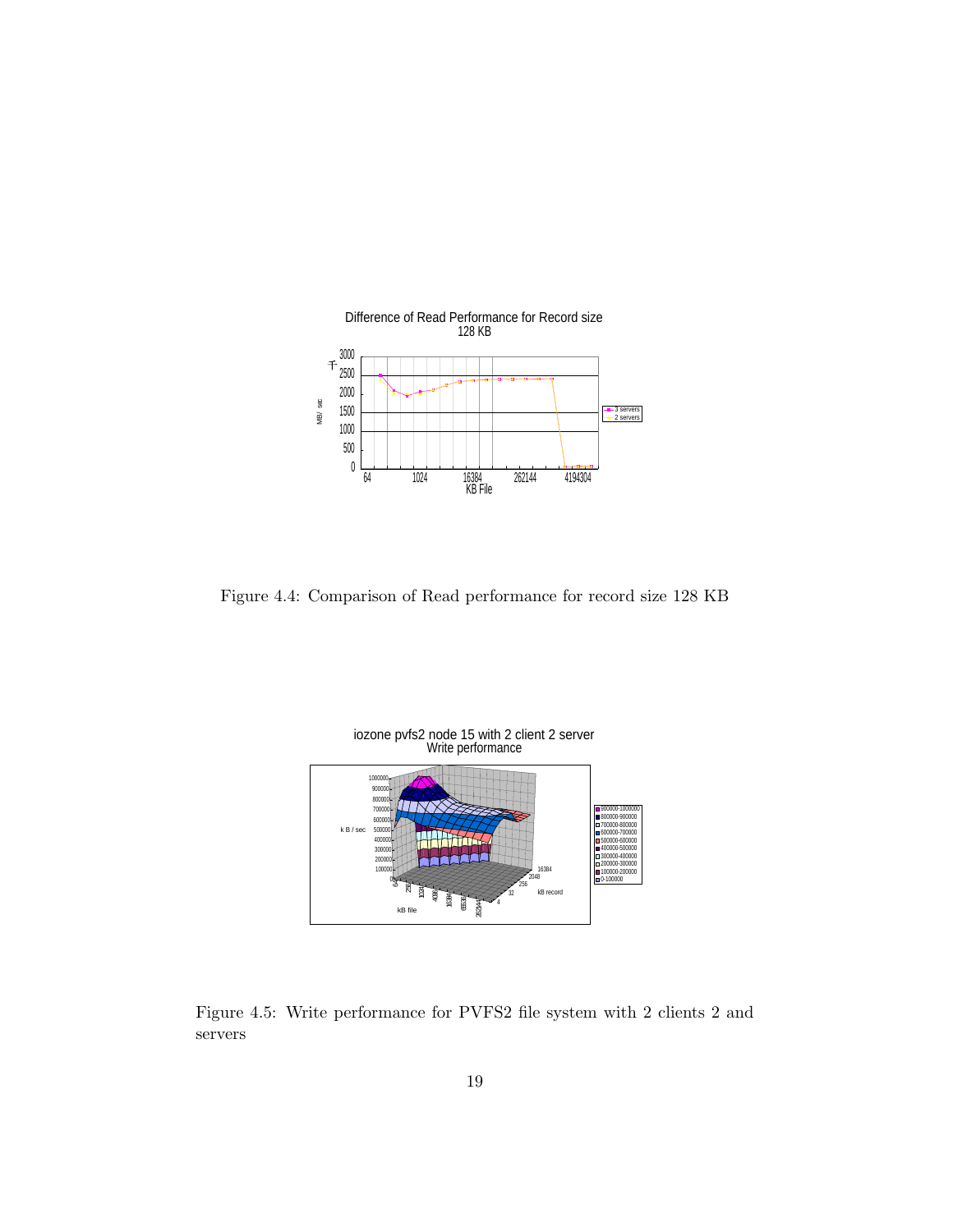

<span id="page-21-0"></span>Figure 4.6: Write performance for GFS file system with 2 clients 2 and servers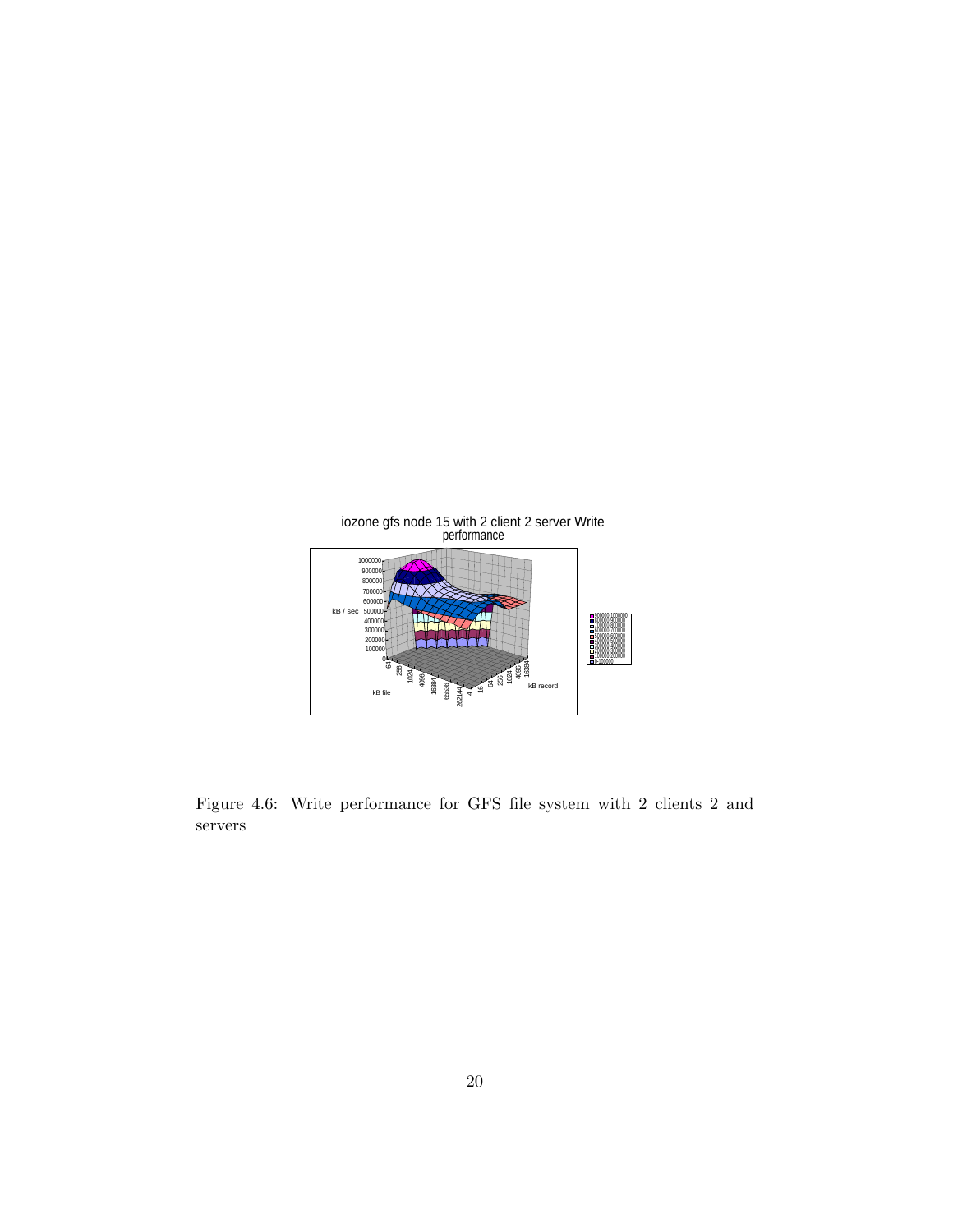## <span id="page-22-0"></span>Chapter 5

# Future work and conclusions

In this chapter, a overview of what we have done in this project will be supplied, together with the find outs from this project. After a short conclusion for every file system, a recommendation will be offered according to the cases in SARA and a outlook for the future of parallel file system.

### <span id="page-22-1"></span>5.1 Project Conclusions

In this project, two file systems have been studied and tested. One is PVFS2 (Parallel Virtual File System 2), the other is GFS (Global File System) from Red Hat, Inc. Both of them can be a good choice for a parallel file system. They can offer a uniform and efficient interface for the users or clients to access the data store on the shared disk in the systems. Although there are many similar algorithms or spirits within these systems, there is still some difference which made them to be utilized in alternative environment.

#### <span id="page-22-2"></span>5.1.1 PVFS2

PVFS2 file system has been developed for many years, since last century year 90's. This version of PVFS file system generate a more flexible shared file system, from the viewpoints of both users and administrators. Data can be located in many different ways. Internal modules are easier for developers to upgrade and improve. Management of such a file system can be executed in a simple and efficient way. Installation and configuration is also very straightforward.

But, on the other hand, there is also some shortage in PVFS2. When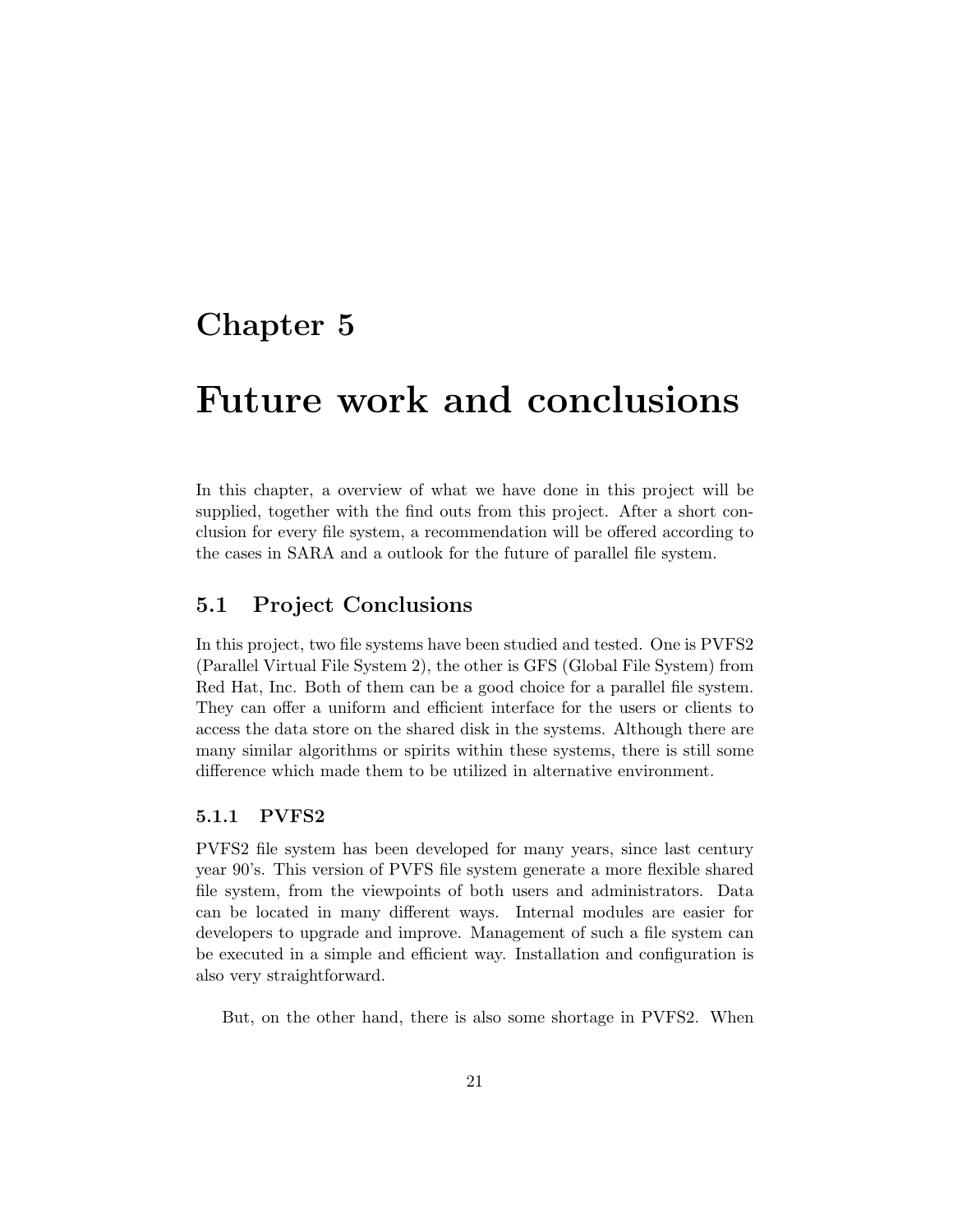the shared file system become bigger and bigger, the task of adding new servers to the system would be more difficult. The administrator of the system will need to generate a new configuration file for every server so that they can know each other and communicate with each other. Also, when a server crashes or down for some unforeseeable reason, the system must let the users wait until this server can work normally again.

#### <span id="page-23-0"></span>5.1.2 GFS

GFS is a good choice in many environments. GFS supplies dynamic extendable shared file storage for all the clients. With the fencing domain function, the system can still maintain a health state, once the most nodes in the system are still running. Also, GFS makes it very easy to add new storage into the system. A new storage server just needs to join the domain and export its disk to others. Also, the disk in the GFS can be utilized in a more efficient manner with the support of cluster logical volume manager. The logical volume can be dynamic extended or reduced, according to the needs of user. Also, GFS can be used in multiple manners with various combination of storage device and network infrastructure.

But, every coin has two sides. GFS has also some weak points. The installation and configuration for such a system needs more knowledge about cluster domain and cluster configuration tools. When a new storage server is added to the system, the cluster logical volume manager needs to be started again to find out the added volume. Also the volume must be imported by every client and servers. For a big cluster, this would be a problem.

### <span id="page-23-1"></span>5.2 Future work

After comparing in this project, for the project officer from SARA, the file system PVFS2 is selected to be the one which is more proper for them. Without caching maintain algorithm and locking-module, PVFS2 can support multiple clients accessing the file storage in a parallel manner. There can be more flexibility for the users to choose their shared disks.

This system can be very proper for a large cluster when many servers and clients exists The client is very easy to join the cluster or leave the cluster, not like in GFS where if a client want to leave the domain, firstly stop all the IO to the shared disks and then stop the various daemons. And when the client tries to use the system again, a long time must be wasted on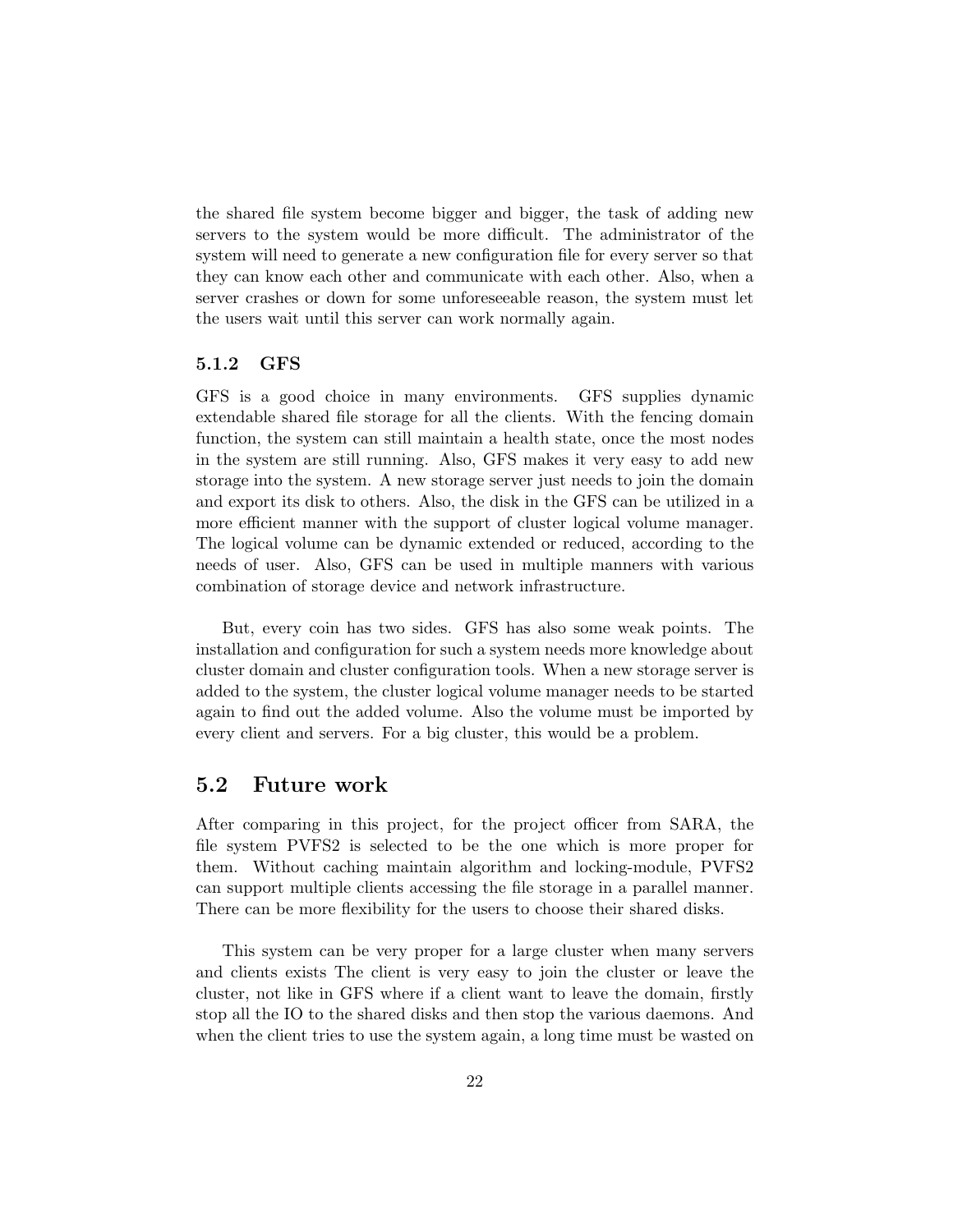import all the remote volumes again. What's more, PVFS2 is also simpler for installation and configuration.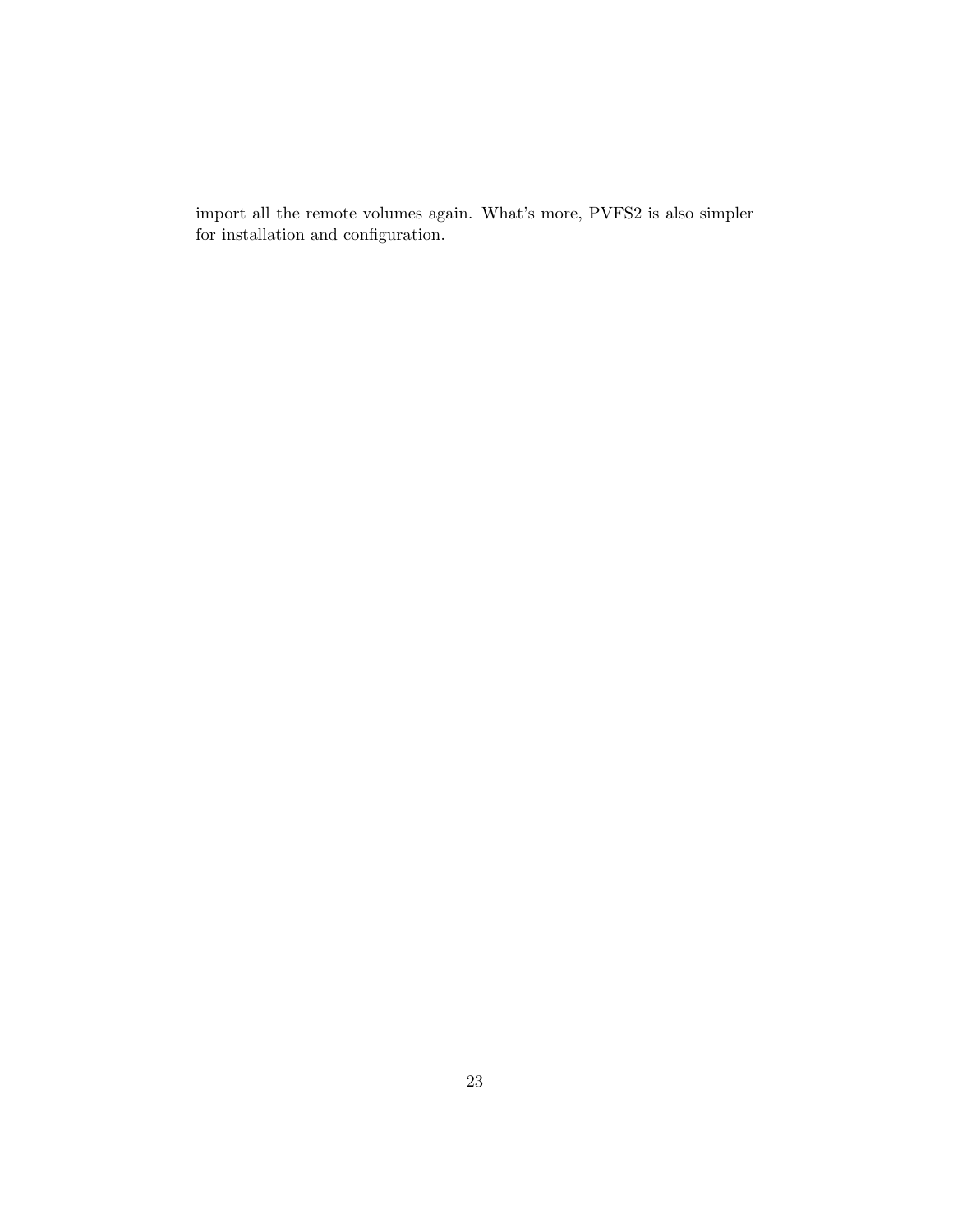## <span id="page-25-0"></span>Appendix A

# Installation of PVFS2 and GFS file system on the local server

In this chapter, the installation steps for PVFS2 and GFS file systems on the four test nodes are introduced. It should the same procedure when more nodes need to use PVFS2 and GFS system.

### <span id="page-25-1"></span>A.1 Installation Steps of PVFS2

The installation of PVFS2 can be carried out in the following manner:

- 1. Download the PVFS2 package from http://www.pvfs.org/pvfs2/download.html .
- 2. You change to the directory where you have saved the downloaded PVFS2 package and untar the package to a directory , and then change to that directory.
- 3. Run the command:

./configure

, then

make

and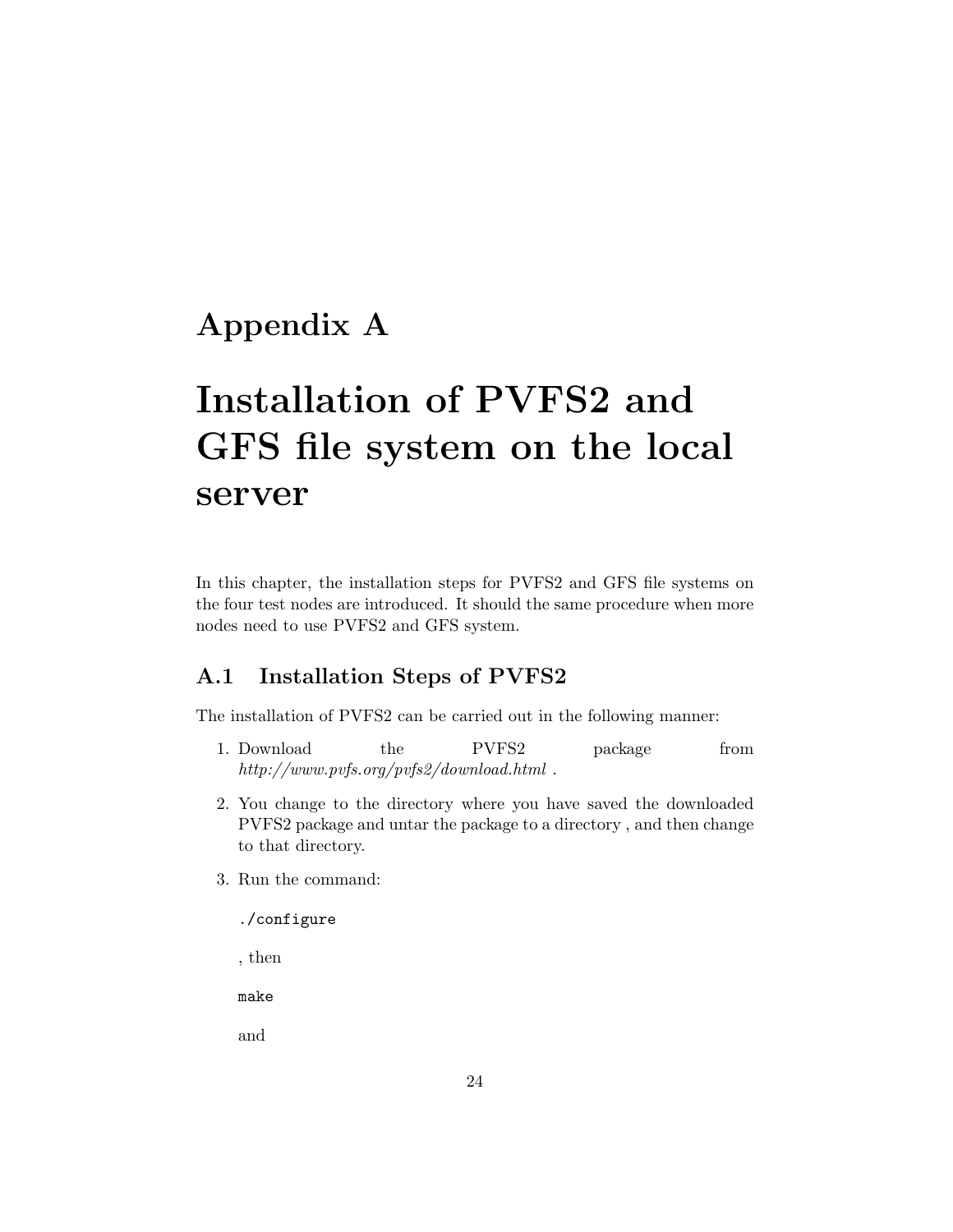make install

.

.

4. Generate the server configuration file with command

```
pvfs2-genconf /etc/pvfs2-fs.conf /etc/pvfs2-server.conf
```
- 5. Then copy the file system general configuration file and the server specific configuration file to each server in the cluster.
- 6. Run the command:

```
pvfs2-server /etc/pvfs2-fs.conf
/etc/pvfs2-server.conf-<hostname> -f
```
. This command will generate the data storage for the PVFS2 file system on this server.

7. Run the command:

pvfs2-server /etc/pvfs2-fs.conf /etc/pvfs2-server.conf-<hostname>

- . This command will really start the server on this node.
- 8. On every client, generate a file called "

pvfs2tab

" in directory

/etc/

.

9. Edit this file and add one line for every server like this:

```
tcp://<server-host-name>:3334/pvfs2-fs<space>/mnt/pvfs2
pvfs2 default, noauto 0 0
```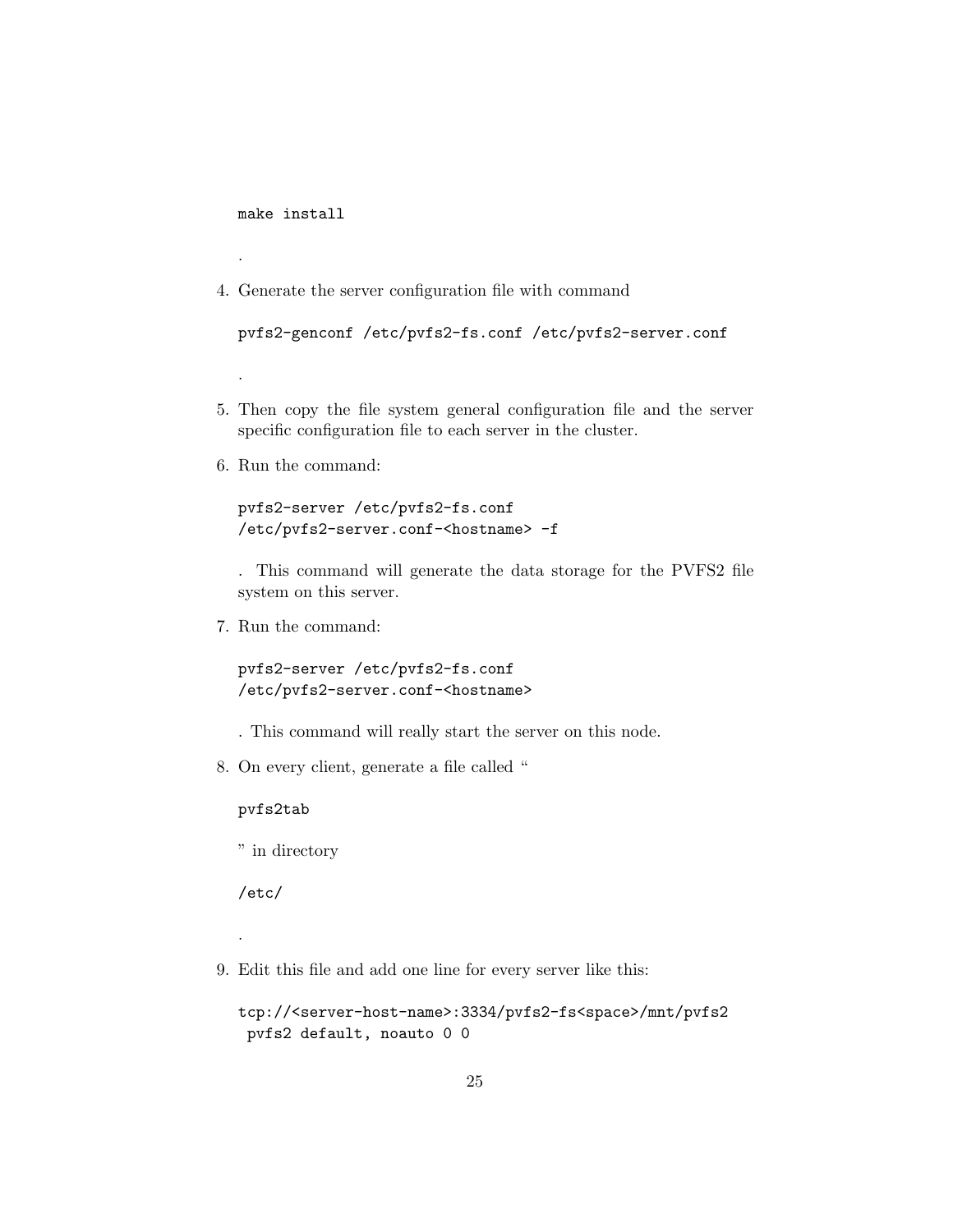10. Further, on the clients, make a directory for PVFS2 system with command:

mkdir /mnt/pvfs2

.

.

.

11. To generate the PVFS2 module, first run the configuration command in the untarred directory again with option

--with-kernel=<kernel-source-location>

12. Then, type the command:

make kmod

, and then

make kmod\_install

, till this point, the kernel module is generated.

13. Next, add the kernel module with command:

insmod /<source-directory-pvfs2>/src/kernel/linux-2.6/pvfs2.ko

14. Start the PVFS2 client:

pvfs2-client

.

15. Mount the file system on a mount point:

mount -t pvfs2 tcp://testhost:3334/pvfs2-fs /mnt/pvfs2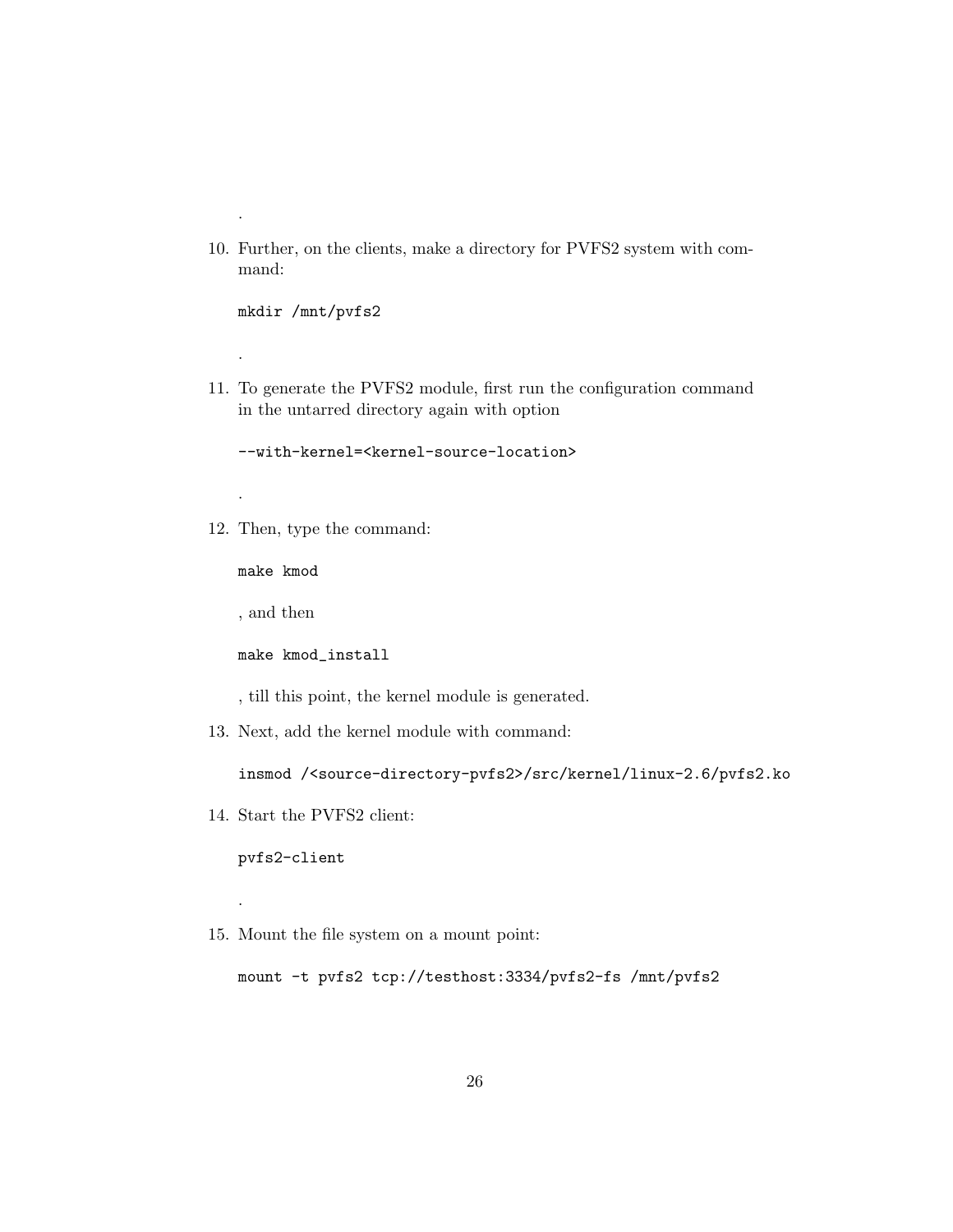### <span id="page-28-0"></span>A.2 Installation Steps of GFS

The installation of GFS can be carried out in the following manner:

1. Download and install all the package needed for GFS with command:

apt-get install <package-name>

in the next order:

.

```
cman-kernel > dlm-kernel > gnbd-kernel > gfs-kernel > magma >
  iddev > ccs > cman > dlm > gnbd > gfs > fence > gulm > magma-plugins >rgmanage
```
2. add the next module to the kernel:

```
lock_harness, dm-mod, gfs, cman,
  lock_dlm, dlm
```
with the next command

modprobe <module-name>

3. Make sure that the above tasks are done on every node which will be included in to the GFS system. Then run the next command on every node:

ccsd

.

start cluster configuration daemon. For this daemon, a configuration file called "

#### cluster.conf

" need to be generated in the directory

/etc/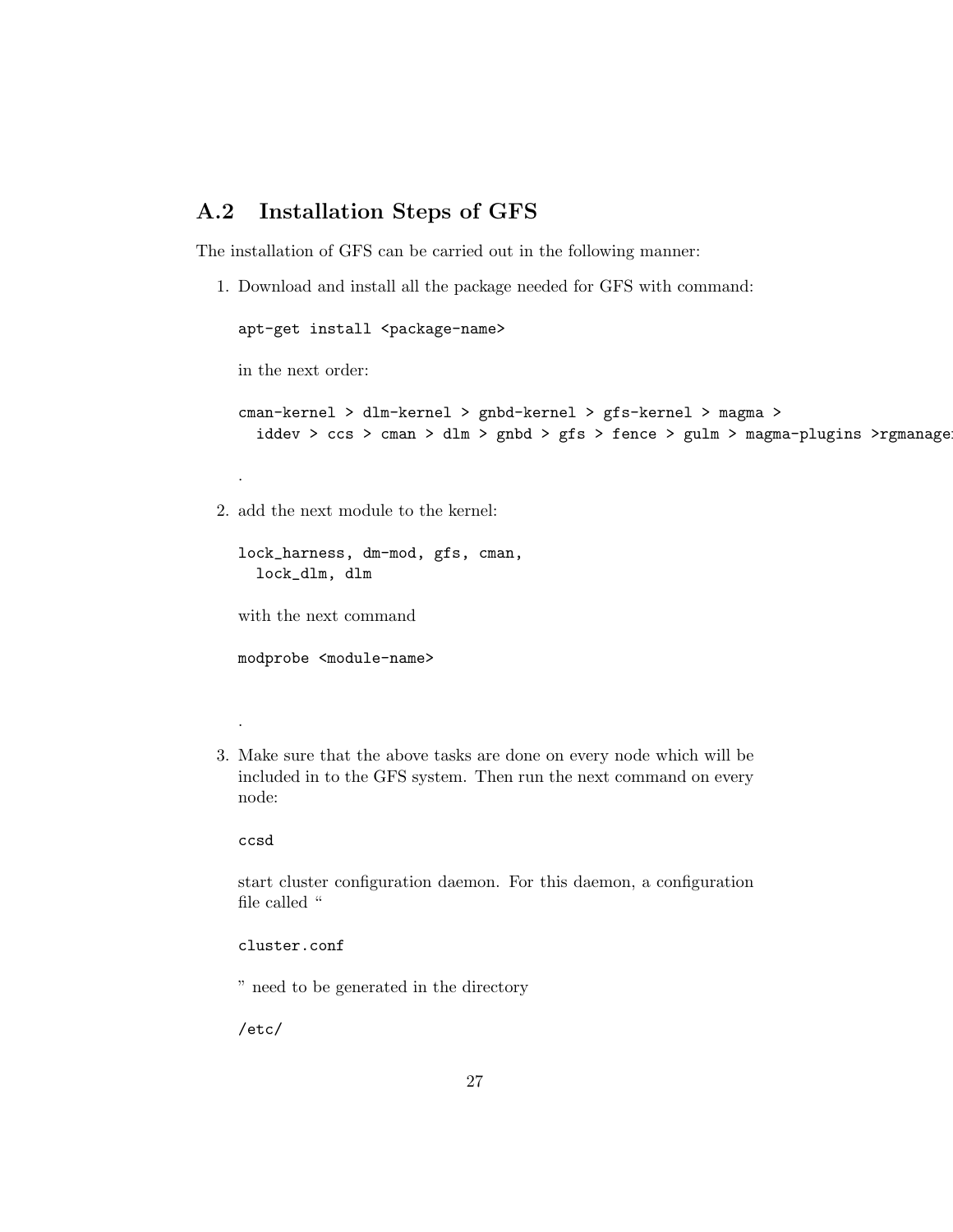. The contents for this file can be found in the man manual or internet.

4. Then on every node, run:

cman\_tool join -w

to form the domain.

5. Then on every node, run:

fence\_tool join -w

to generate a fence domain and start fence daemon.

6. Then on every node, run:

clvmd

.

.

.

7. On the servers, generate the physical volume with command:

pvcreate <disk-name-in-/dev>

8. Start the GNBD (Global Network Block Device) server:

gnbd\_serv

9. Export the physical volume generated with command

gnbd\_export -d <physical-volume-device> -e <volume-name>

10. Add the GNBD module to the kernel through running:

modprobe gnbd

11. Import the physical volume from other nodes by: run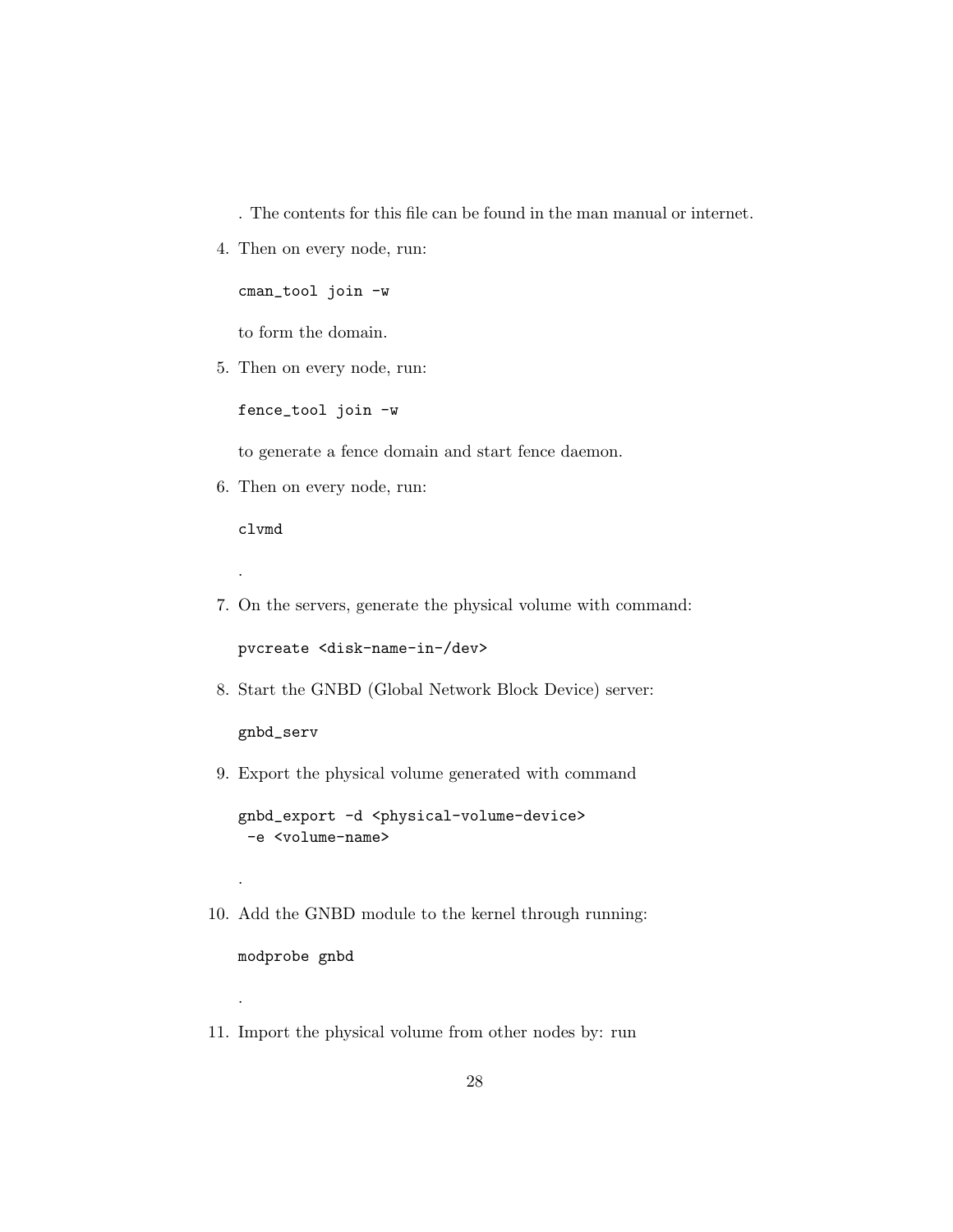gnbd\_import -i <node-name>

12. Run the command:

pvscan

on all the nodes

13. Generate the volume group by running:

vgcreate

.

.

<volume-group-name> <phycial-device-local-or-remote> ...

14. Run the command:

vgchange -aly

on all the nodes.

15. Create the logical volume on the volume group generated in the last step by running:

lvcreate -L <size-of-logical-volume> --stripes <number-of-stripes> -n <name-of-logical-volume> <volume-group-name>

16. Run the command:

vgchange -aly

on all the nodes again.

17. Run the command:

lvscan

to find out the logical volume on all the node.

18. Make the GFS file system on the generated logical volume by running: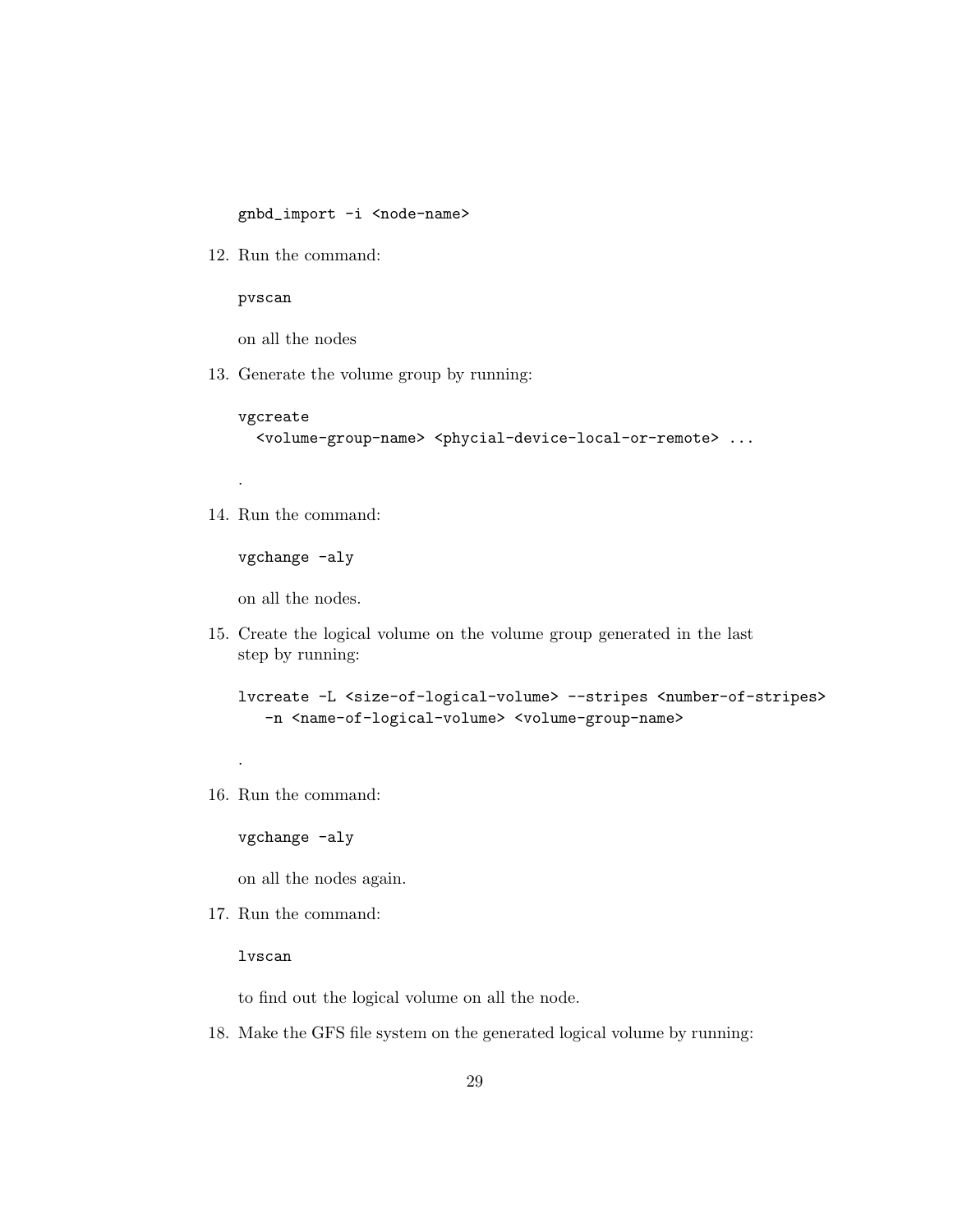```
gfs_mkfs -p
<local_protocal> -t <cluster-name-in-configuration-file>:<file-system-name>
 -j <number of journal> /dev/<volume-group-name>/<logical-volume-name>
```
19. Mount the file system on a point user chooses:

.

```
mount -t
 gfs /dev/<volume-group-name>/<logical-volume-name> <mount-point>
```
Till this point the GFS file system is installed on a client successfully.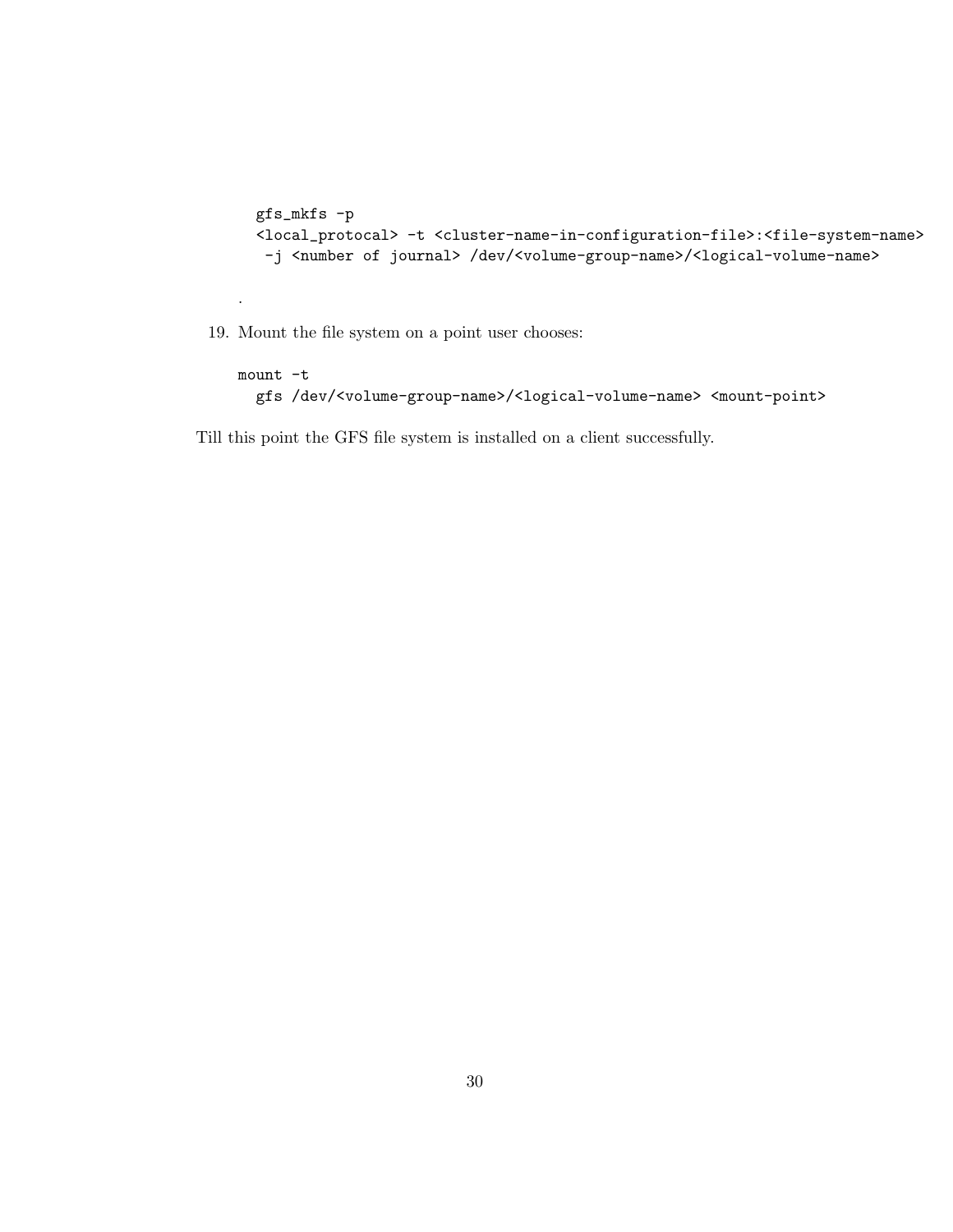# <span id="page-32-0"></span>Appendix B

# Experiment result presentation

In this chapter some more experiment results are shown.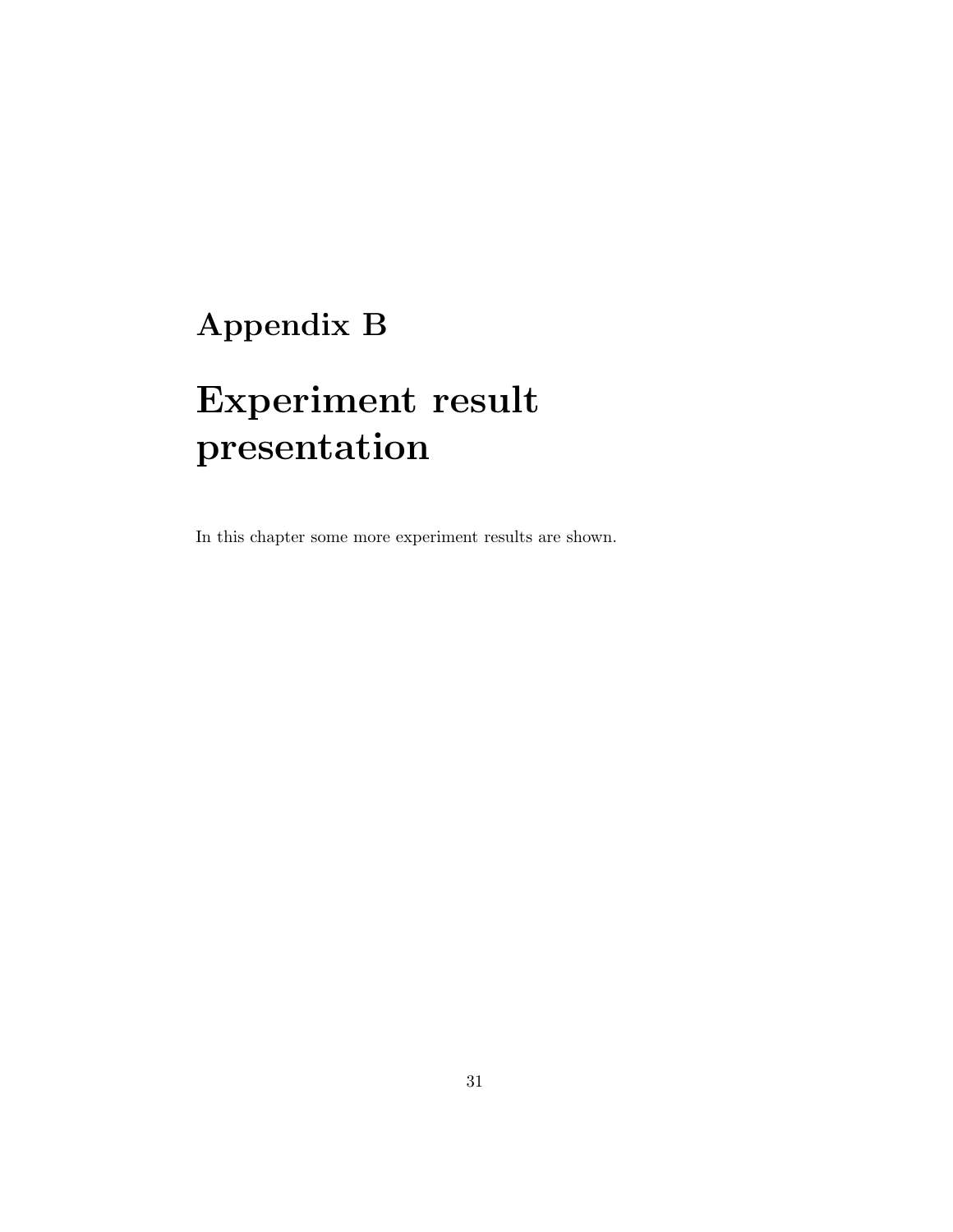

Figure B.1: Comparison of Read performance for record size 128 KB



Figure B.2: Comparison of Write performance for record size 128 KB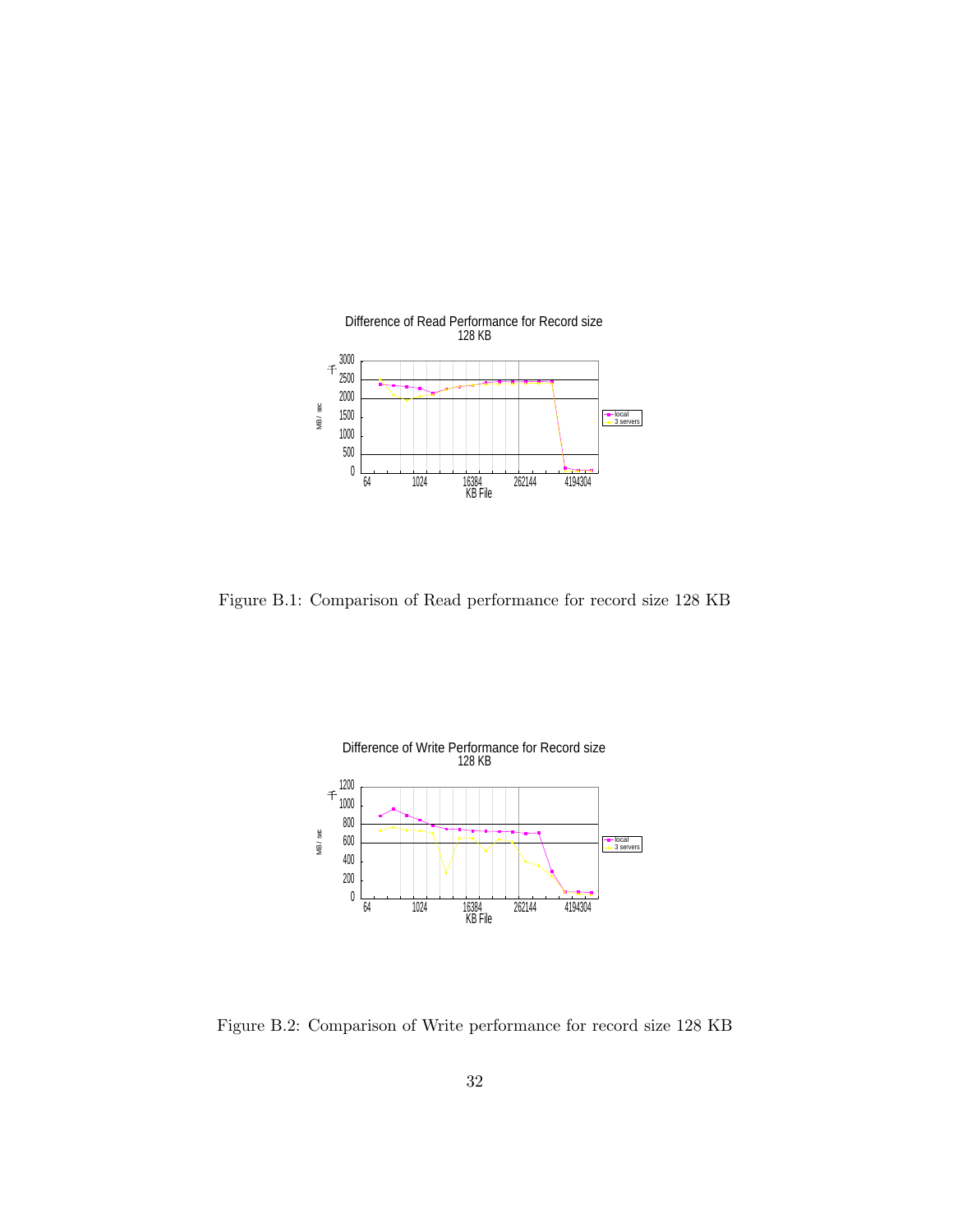

Figure B.3: Comparison of Read performance for record size 128 KB



Figure B.4: Write performance for PVFS2 file system with 2 clients 2 and servers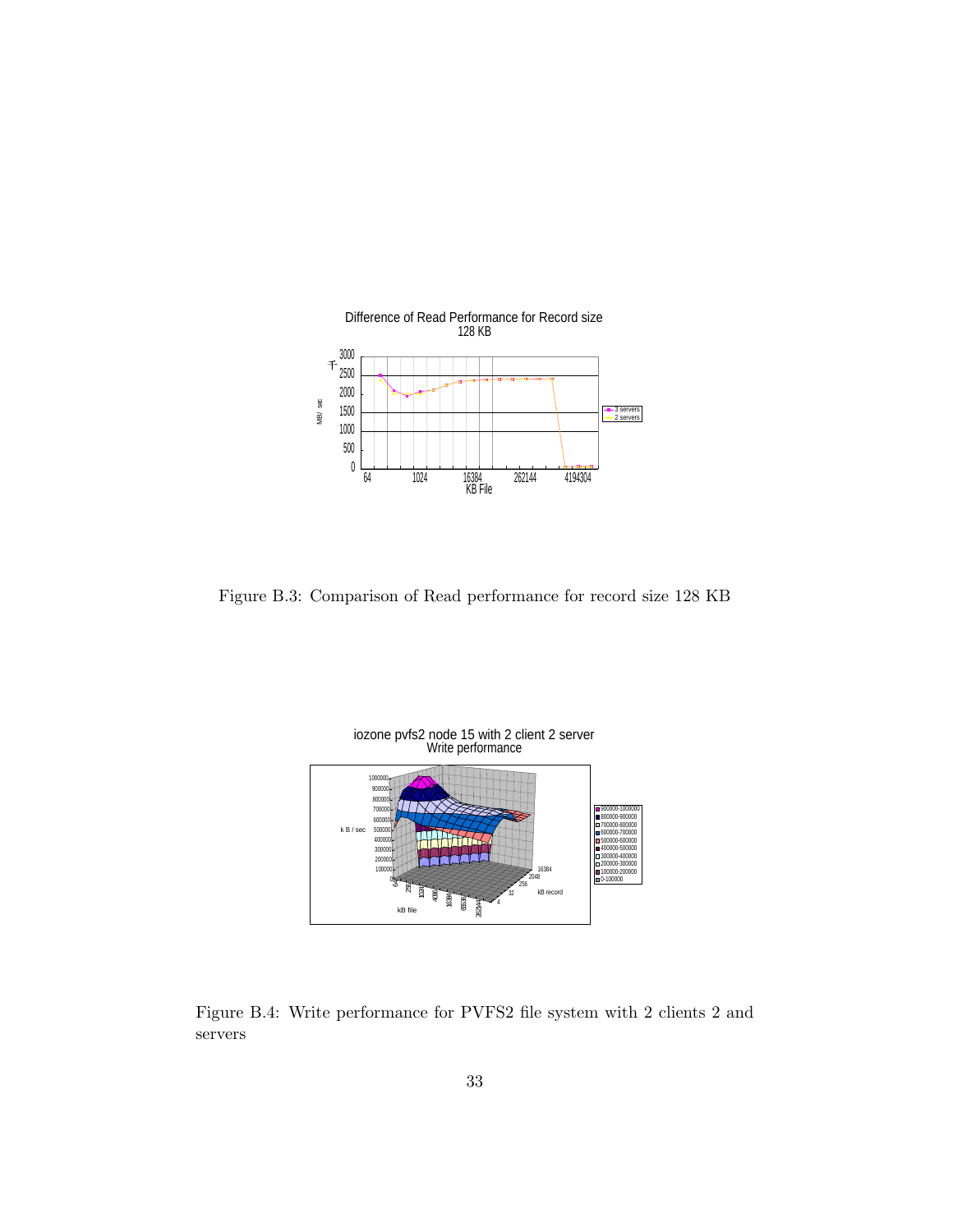

Figure B.5: Write performance for GFS file system with 2 clients 2 and servers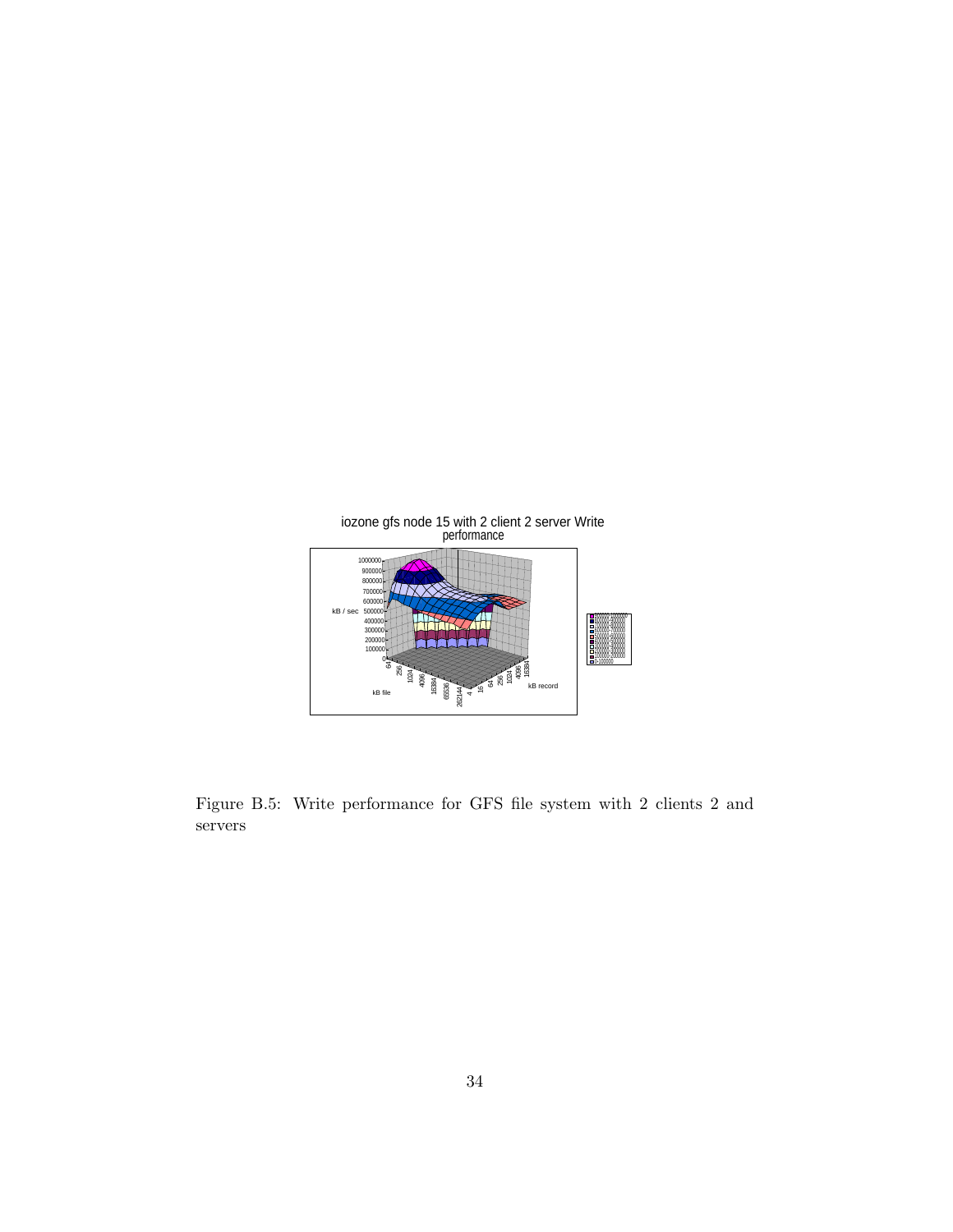

Figure B.6: Write performance for GFS file system with 1 clients 3 and servers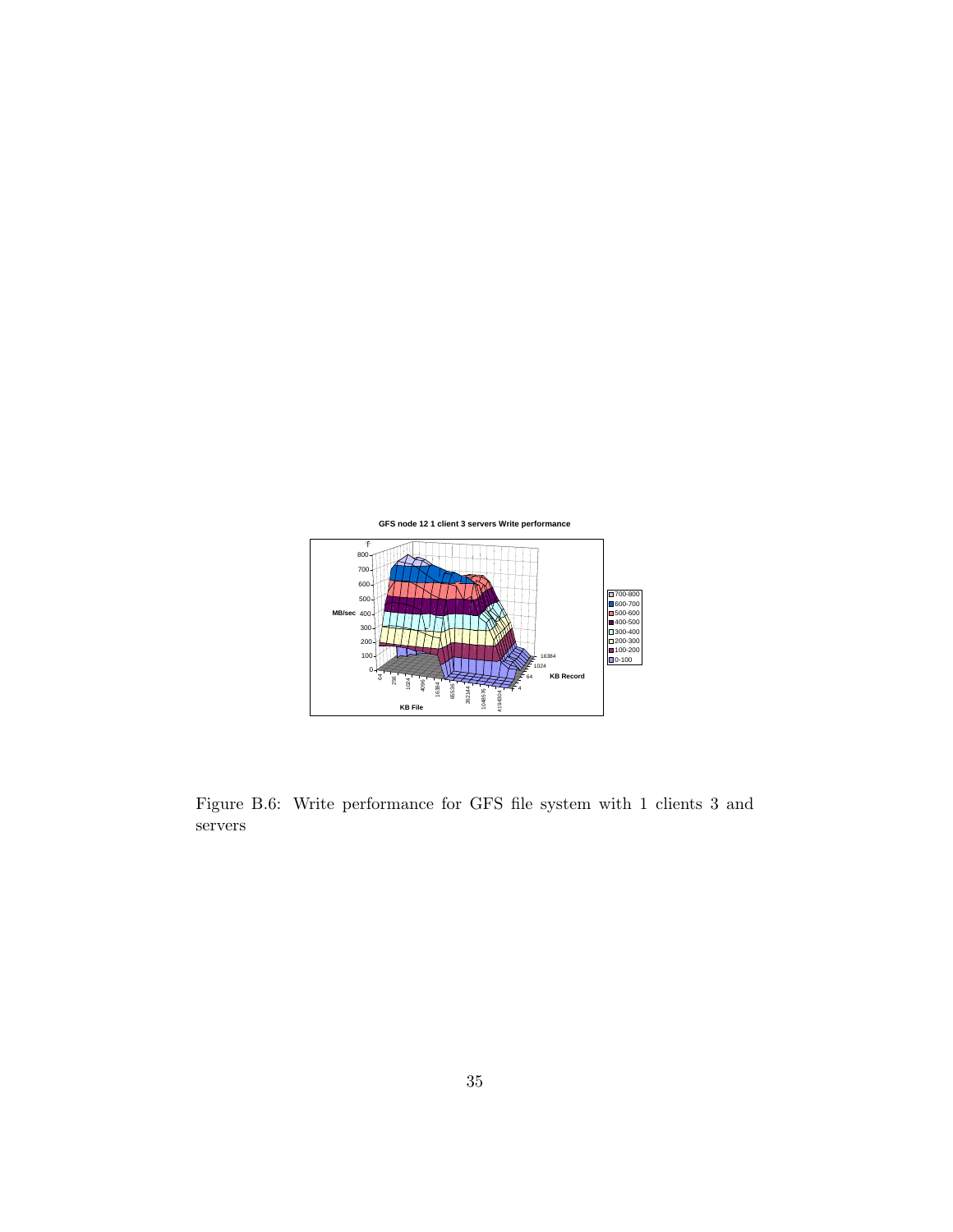

Figure B.7: Read performance for GFS file system with 1 clients 3 and servers



Figure B.8: Comparison of Write performance for record size 128 KB